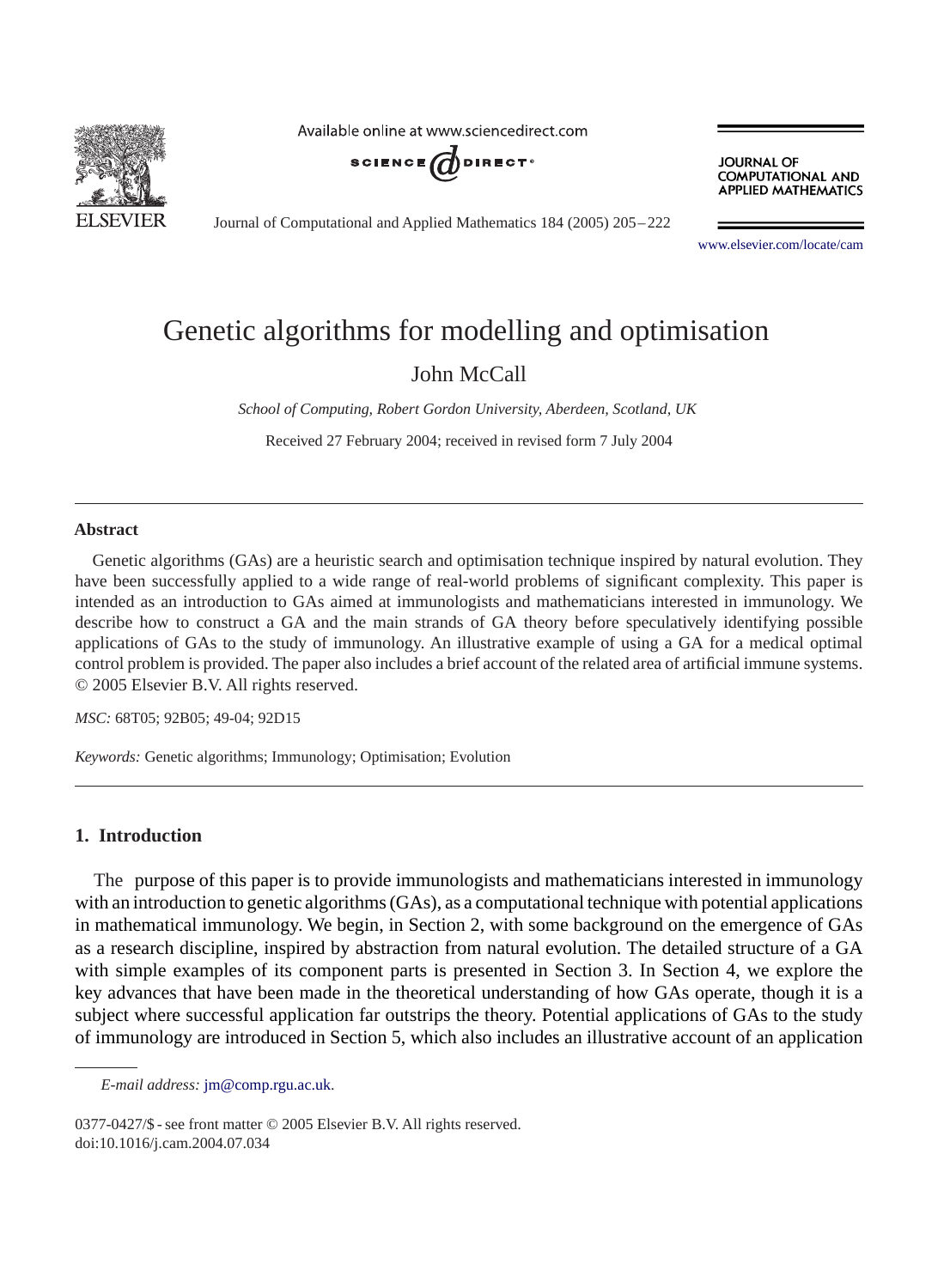of GAs to modelling and optimisation in chemotherapy. Section 5 also contains a brief account of the related area of artificial immune systems. The main conclusions of the paper are presented in Section 6.

# **2. Background**

GAs are a heuristic solution-search or optimisation technique, originally motivated by the Darwinian principle of evolution through (genetic) selection. A GA uses a highly abstract version of evolutionary processes to evolve solutions to given problems. Each GA operates on a population of artificial *chromosomes*. These are strings in a finite alphabet (usually binary). Each chromosome represents a solution to a problem and has a *fitness*, a real number which is a measure of how good a solution it is to the particular problem.

Starting with a randomly generated population of chromosomes, a GA carries out a process of fitnessbased selection and recombination to produce a successor population, the next generation. During recombination, parent chromosomes are selected and their genetic material is recombined to produce child chromosomes. These then pass into the successor population. As this process is iterated, a sequence of successive generations evolves and the average fitness of the chromosomes tends to increase until some stopping criterion is reached. In this way, a GA "evolves" a best solution to a given problem.

GAs were first proposed by John Holland [\[17\]](#page-16-0) as a means to find good solutions to problems that were otherwise computationally intractable. Holland's Schema Theorem [\[17\],](#page-16-0) and the related building block hypothesis [\[15\],](#page-16-0) provided a theoretical and conceptual basis for the design of efficient GAs. It also proved straightforward to implement GAs due to their highly modular nature. As a consequence, the field grew quickly and the technique was successfully applied to a wide range of practical problems in science, engineering and industry. GA theory is an active and growing area, with a range of approaches being used to describe and explain phenomena not anticipated by earlier theory [\[22\].](#page-16-0) In tandem with this, more sophisticated approaches to directing the evolution of a GA population are aimed at improving performance on classes of problem known to be difficult for GAs [25,16,26]. The development and success of GAs have greatly contributed to a wider interest in computational approaches based on natural phenomena and it is now a major strand of the wider field of Computational Intelligence, which encompasses techniques such as Neural Networks, Ant Colony Optimisation, Particle Swarm Optimisation and Artificial Immunology [\[13\].](#page-16-0)

Evolution strategies (ESs) developed independently of GAs and began at approximately the same time, in the late 1960s. In common with GA, ESs use a string representation of solutions to some problem and attempt to evolve a good solution through a series of fitness-based evolutionary steps. Unlike GA, an ES will typically not use a population of solutions but instead will make a sequence of mutations of an individual solution, using fitness as a guide [\[2\].](#page-15-0) Although of independent origin, the two fields have grown together and evolutionary computation is sometimes now used as an umbrella term for the whole area.

## **3. The structure of a genetic algorithm**

A GA is constructed from a number of distinct components. This is a particular strength because it means that standard components can be re-used, with trivial adaptation in many different GAs, thus easing implementation. The main components are the chromosome encoding, the fitness function, selection, recombination and the evolution scheme.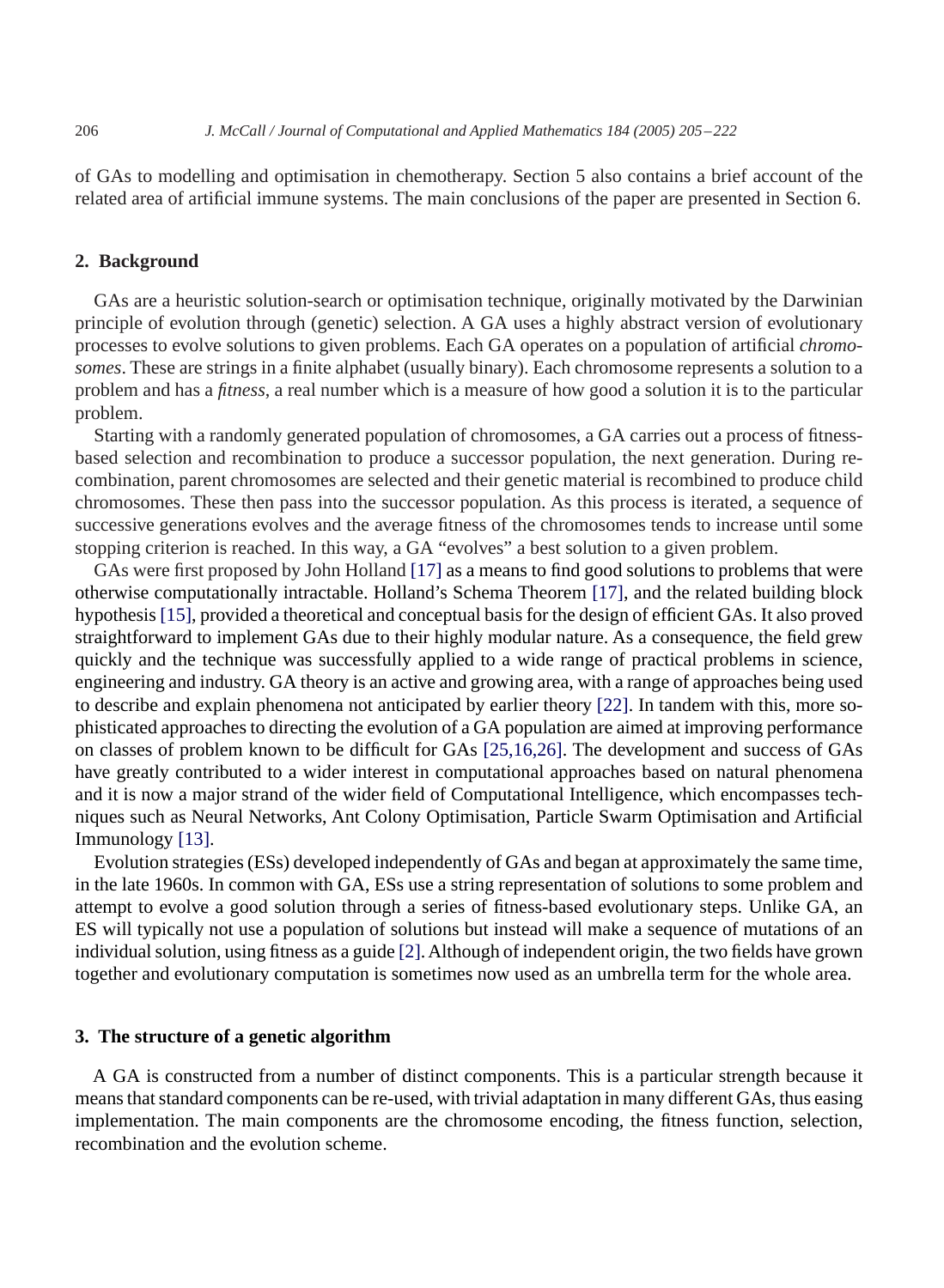#### *3.1. Chromosome encoding*

A GA manipulates populations of *chromosomes*, which are string representations of solutions to a particular problem. A chromosome is an abstraction of a biological DNA chromosome, which can be thought of as a string of letters from the alphabet {A,C,G,T}. A particular position or *locus* in a chromosome is referred to as a *gene* and the letter occurring at that point in the chromosome is referred to as the *allele value* or simply *allele.* Any particular representation used for a given problem is referred to as the GA *encoding* of the problem. The classical GA uses a bit-string representation to encode solutions. Bit-string chromosomes consist of a string of genes whose allele values are characters from the alphabet {0,1}. For problems where GAs are typically applied, solution sets are finite but so large that brute-force evaluation of all possible solutions is not computationally feasible. It is not uncommon for a GA to be operating on bit strings of length 100, giving a solution space consisting of  $2^{100}$ –10<sup>30</sup> individuals. The interpretation of these strings is entirely problem dependent. For example, a bit string of length 20 might be used to represent a single integer value (in standard binary notation) in one problem, whereas, in another, the bits might represent the presence or absence of 20 different factors in a complex process. It is a strength of GAs that common representations can be used in this way for a multiplicity of problems, allowing the development of common processing routines and operators and making it faster and easier to apply GAs to new situations. On the other hand, the consequence is that the chromosome encoding alone will contain only limited problem-specific information. Much of the meaning of a specific chromosome for a particular application is encoded in the second component of a GA, the fitness function.

# *3.2. Fitness*

The fitness function is a computation that evaluates the quality of the chromosome as a solution to a particular problem. By analogy with biology, the chromosome is referred to as the genotype, whereas the solution it represents is known as the phenotype. The translation process can be quite complicated. In timetabling and manufacturing scheduling GAs, for example, a chromosome is translated into a timetable or set of scheduled activities involving large numbers of interacting resources. The fitness computation will then go on to measure the success of this schedule in terms of various criteria and objectives such as completion time, resource utilisation, cost minimisation and so on. This complexity is reminiscent of biological evolution, where the chromosomes in a DNA molecule are a set of instructions for constructing the phenotypical organism. A complex series of chemical processes transforms a small collection of embryonic cells containing the DNA into a full-grown organism, which is then "evaluated" in terms of its success in responding to a range of environmental factors and influences.

Here, we present a very simple example, the OneMax problem, which has long been used as a test problem by the GA community. The problem is to simply use a process of evolutionary search to maximise the number of 1s in a bit string of length *n*.There is therefore a straightforward encoding—all chromosomes are bit strings of length *n*. The fitness function is simply a count of the number of 1s in a chromosome. So there are  $2^n$  possible chromosomes and each has a fitness ranging from 0 to *n*. The optimal chromosome for the OneMax problem of length *n* is clearly the string consisting of *n* 1s and so it provides an easy-toimplement test case for different approaches to GA design.

In Section 4, we describe the use of a GA to evolve a good multi-drug cancer chemotherapy regime. The problem is to administer a combination of up to *D* anti-cancer drugs to a patient over *n* treatment interval, subject to a set of dosage and toxicity constraints, with the overall objective of eradicating a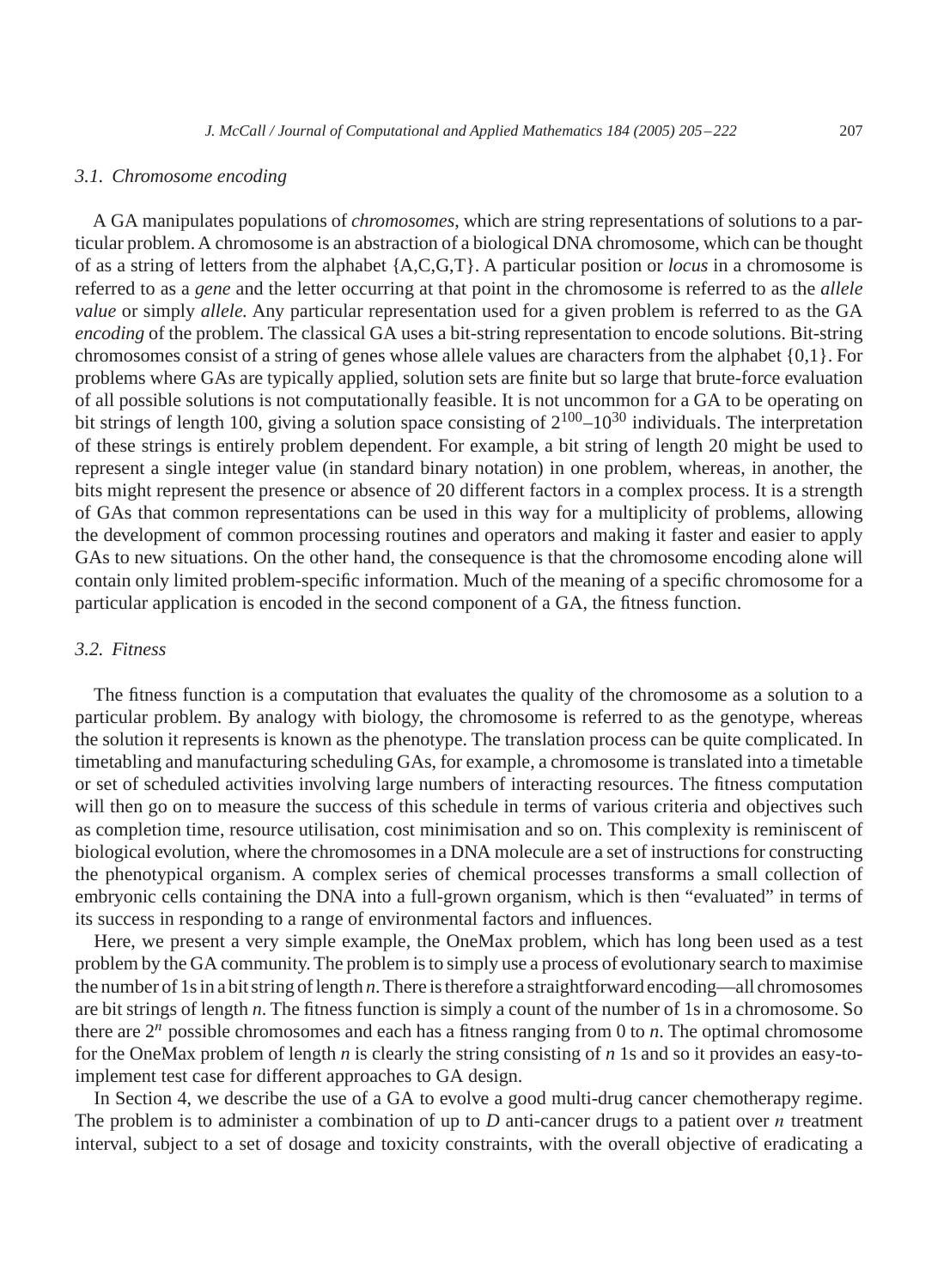cancerous tumour. Each chromosome is a bit string of length  $4nD$  and represents the dosage of each drug applied in each interval in a straightforward manner. The fitness of a chromosome is calculated from a formula involving a differential equation model of tumour response to chemotherapy and a set of penalties applied for each clinical constraint violated by the treatment. In this case, all problem-specific information is contained in the fitness evaluation. The chromosomes for the chemotherapy problem are indistinguishable from those for the OneMax problem of length  $4nD$ .

#### *3.3. Selection*

A GA uses fitness as a discriminator of the quality of solutions represented by the chromosomes in a GA population. The selection component of a GA is designed to use fitness to guide the evolution of chromosomes by selective pressure. Chromosomes are therefore selected for recombination on the basis of fitness. Those with higher fitness should have a greater chance of selection than those with lower fitness, thus creating a selective pressure towards more highly fit solutions. Selection is usually with replacement, meaning that highly fit chromosomes have a chance of being selected more than once or even recombined with themselves. The traditional selection method used is Roulette Wheel (or fitness proportional) selection. This allocates each chromosome a probability of being selected proportional to its relative fitness, which is its fitness as a proportion of the sum of fitnesses of all chromosomes in the population [\[15\].](#page-16-0) There are many different selection schemes. Random Stochastic Selection explicitly selects each chromosome a number of times equal to its expectation of being selected under the fitness proportional method. Tournament Selection first selects two chromosomes with uniform probability and then chooses the one with the highest fitness. Truncation Selection simply selects at random from the population having first eliminated a fixed number of the least fit chromosomes. A full account of the various selection schemes used in the literature and guidance on when it is most appropriate to use them can be found in [\[1\].](#page-15-0)

# *3.4. Recombination*

Recombination is the process by which chromosomes selected from a source population are recombined to form members of a successor population. The idea is to simulate the mixing of genetic material that can occur when organisms reproduce. Since selection for recombination is biased in favour of higher fitness, the balance of probabilities (hopefully) is that more highly fit chromosomes will evolve as a result. There are two main components of recombination, the genetic operators crossover and mutation. Genetic operators are nondeterministic in their behaviour. Each occurs with a certain probability and the exact outcome of the crossover or mutation is also nondeterministic.

The crossover operator represents the mixing of genetic material from two selected parent chromosomes to produce one or two child chromosomes. After two parent chromosomes have been selected for recombination, a random number in the interval [0,1] is generated with uniform probability and compared to a pre-determined "crossover rate". If the random number is greater than the crossover rate, no crossover occurs and one or both parents pass unchanged on to the next stage or recombination. If the crossover rate is greater than or equal to the random number, then the crossover operator is applied. One commonly used crossover operator is one-point crossover. A crossover point between  $0$  and  $n$  is chosen with uniform probability. Child chromosomes are then constructed from the characters of the first parent occurring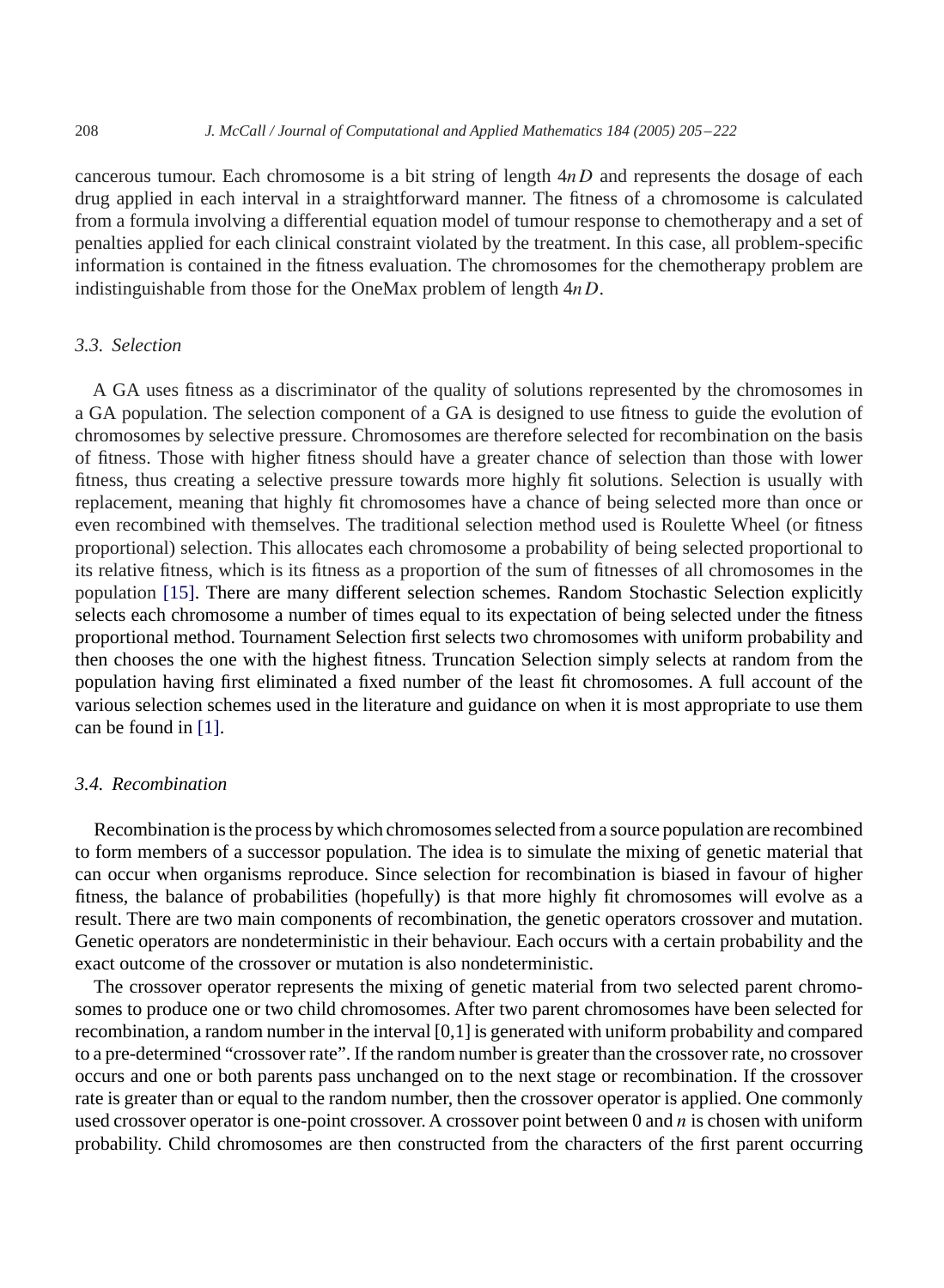before the crossover point and the characters of the second parent occurring after the crossover point. We illustrate this on a length 10 bit-string encoding as follows:

| Parent one:      | 1110100110 |
|------------------|------------|
| Parent two:      | 0010011100 |
| crossover point: |            |
| Child one:       | 1110011100 |
| Child two:       | 0010100110 |

There are many alternative forms of crossover operation. One-point crossover generalises straightforwardly to 2- and multi-point crossover operations, where a sequence of crossover points is chosen along the chromosome length and the child chromosomes are constructed from the allele values of the two parents, interchanging at each crossover point. Uniform crossover constructs a child by selecting uniformly between parent allele values at each locus. Algorithms also differ with respect to whether one or more children are created from the crossover operation. After crossover, the resultant chromosome(s) will be passed on to the mutation stage.

Mutation operators act on an individual chromosome to flip one or more allele values. In the case of bit-string chromosomes, the normal mutation operator is applied to each position in the chromosome. A random number in the interval [0,1] is generated with uniform probability and compared to a predetermined "mutation rate". If the random number is greater than the mutation rate, no mutation is applied at that position. If the mutation rate is greater than or equal to the random number, then the allele value is flipped from 0 to 1 or vice versa. Mutation rates are typically very small (e.g., 0.001).

## *3.5. Evolution*

After recombination, resultant chromosomes are passed into the successor population. The processes of selection and recombination are then iterated until a complete successor population is produced. At that point the successor population becomes a new source population (the next generation). The GA is iterated through a number of generations until appropriate topping criteria are reached. These can include a fixed number of generations having elapsed, observed convergence to a best-fitness solution, or the generation of a solution that fully satisfies a set of constraints. There are several evolutionary schemes that can be used, depending on the extent to which chromosomes from the source population are allowed to pass unchanged into the successor population. These range from *complete replacement*, where all members of the successor population are generated through selection and recombination to *steady state*, where the successor population is created by generating one new chromosome at each generation and using it to replace a less-fit member of the source population. The choice of evolutionary scheme is an important aspect of GA design and will depend on the nature of the solution space being searched. A widely used scheme is *replacement-with-elitism*. This is almost complete replacement except that the best one or two individuals from the source population are preserved in the successor population. This scheme prevents solutions of the highest relative fitness from being lost from the next generation through the nondeterministic selection process.

Recently, there has been considerable research interest in estimation of distribution algorithms (EDAs) [25,26]. In an EDA, the source population is used to build a probabilistic model of the distribution of allele values in chromosomes with high fitness scores. The EDA then samples the model to generate chromosomes for the successor population, replacing the traditional recombination component. Typically, the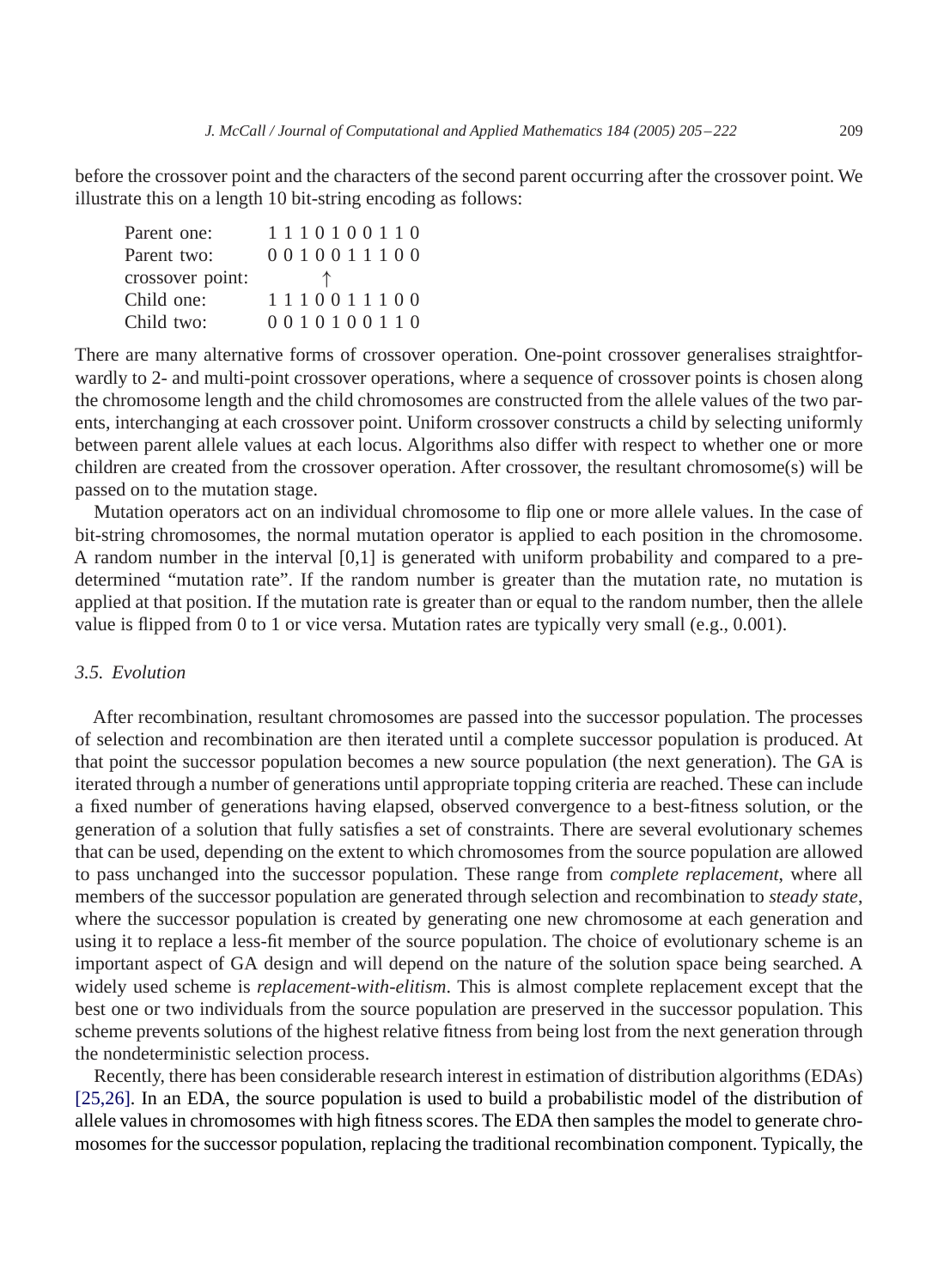model building and sampling process is more computationally expensive than traditional recombination. However, EDAs have been shown to outperform traditional GAs on problems where the value of the fitness function is dependent on a high level of interaction (linkage) between allele values at different positions on the chromosome.

# *3.6. GA design*

There are many choices that have to be made in designing a GA for a given application. The choice of encoding will depend on the nature of the problem. Nonbit-string representations are now common, and include sequences of integer or floating point values. As the size of the allele set expands, for example, where the strings consist of floating point numbers, the set of possible chromosomes becomes considerably greater. Many modern (or nonclassical) GAs use a range of representational approaches to ensure that the set of possible chromosomes is a close match for the set of possible solutions of the problem. Having selected an encoding, there are many other choices to make. These include: the form of the fitness function; population size; crossover and mutation operators and their respective rates; the evolutionary scheme to be applied; and appropriate stopping/re-start conditions. The usual design approach is a combination of experience, problem-specific modelling and experimentation with different evolution schemes and other parameters. Several examples of nonclassical GAs can be found in [\[9\]](#page-16-0) and [\[21\].](#page-16-0) Part G of [\[1\]](#page-15-0) contains several examples of real-world applications. A typical design for a classical GA using complete replacement with standard genetic operators might be as follows:

- (1) Randomly generate an initial source population of P chromosomes.
- (2) Calculate the fitness,  $F(c)$ , of each chromosome c in the source population.
- (3) Create an empty successor population and then repeat the following steps until P chromosomes have been created.
	- (a) Using proportional fitness selection, select two chromosomes, c1 and c2, from the source population.
	- (b) Apply one-point crossover to c1 and c2 with crossover rate pc to obtain a child chromosome c.
	- (c) Apply uniform mutation to c with mutation rate pm to produce  $c'$ .
	- (d) Add c' to the successor population.
- (4) Replace the source population with the successor population.
- (5) If stopping criteria have not been met, return to Step 2.

In practice, the flexibility and robustness of GAs mean that implementing a first-cut GA for a particular application is usually straightforward using standard design choices. Refining this to the point where an application-specific GA outperforms other available approaches is often more problematic. GAs have proved particularly useful for problems such as scheduling where there are large numbers of constraints and where traditional gradient-based optimisation methods are not applicable.

# *3.7. Resources*

There are a number of resources freely available on the Internet for those interested in applying GAs in their own area. A good place to start is the Genetic Algorithms Archive, maintained by the US Navy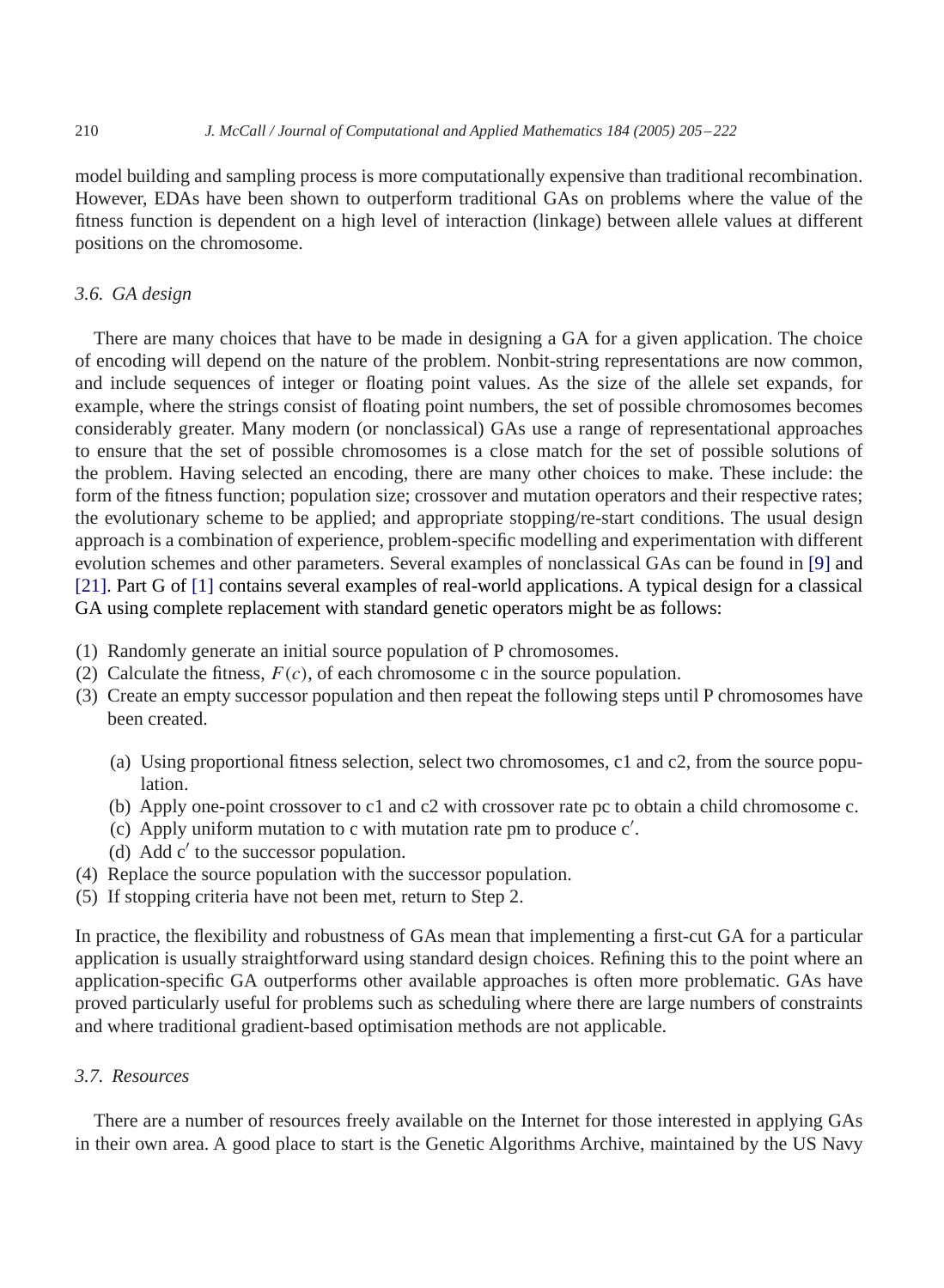Centre for Applied Research in Artificial Intelligence [\(http://www.aic.nrl.navy.mil/galist/\)](http://www.aic.nrl.navy.mil/galist/). The site is a long-established resource for the genetic algorithm and evolutionary computation communities and contains lists of research groups, downloadable software and links to related sites of interest. The Archive also maintains an archive of postings to the EC Digest mailing list (formerly GA-List).

A wide range of downloadable software is available to assist rapid development of GAs. Toolkits are available in many programming languages and vary widely in the level of programming skill required to utilise them. Mathematicians are likely to find GAOT, the Genetic Algorithm Toolbox for Matlab, the easiest way to begin experimenting with GAs. The Toolbox implements a GA as a set of Matlab functions, which can be redefined and reconfigured to suit different applications. GAs using binary and floating point encodings can be defined and a range of standard recombination operators are also supplied. The Toolbox website also provides some example GAs to solve some standard problems. GAOT can be downloaded from [http://www.ie.ncsu.edu/mirage/GAToolBox/gaot/.](http://www.ie.ncsu.edu/mirage/GAToolBox/gaot/)

# **4. Theoretical approaches to genetic algorithms**

Although GAs have enjoyed significant practical success, attempts to establish a theoretical account of their precise operation have proved more difficult. There are two goals for a satisfactory theory of GAs. The first is to explain which classes of problem GAs are particularly suitable for and why. The second is to provide techniques and approaches for optimal design and implementation of GAs, as there are many choices of structure and parameters to be made.

#### *4.1. Schemata and building blocks*

The Schema Theorem [\[17\]](#page-16-0) has stood for a long time as a central result of GA theory. It attempts to explain how the evolutionary processes in a GA can locate optimal or near-optimal solutions, even though they only ever sample a tiny fraction of the set of all possible solutions. A schema is a pattern within a chromosome defined by fixing the values of specific chromosome loci. A schema defines a set of chromosomes, namely all those containing the pattern.

A schema can be specified using bits to define the pattern and instances of a wildcard symbol at places in the chromosome not specified by the pattern. Thus, a schema is a string of symbols from the alphabet {0, 1, \*}. For example, a schema for 10-bit chromosomes might be specified using the string

 $01$  \* \* \* 100 \* \*.

Chromosomes which belong to this schema include

0110110000, 0100010001, 0111110011.

Chromosomes that do not match the pattern do not belong to the schema and include

1010110000, 1111100000,

all chromosomes belonging to the schema \*\*\*\*\*\*\*\*\*\*.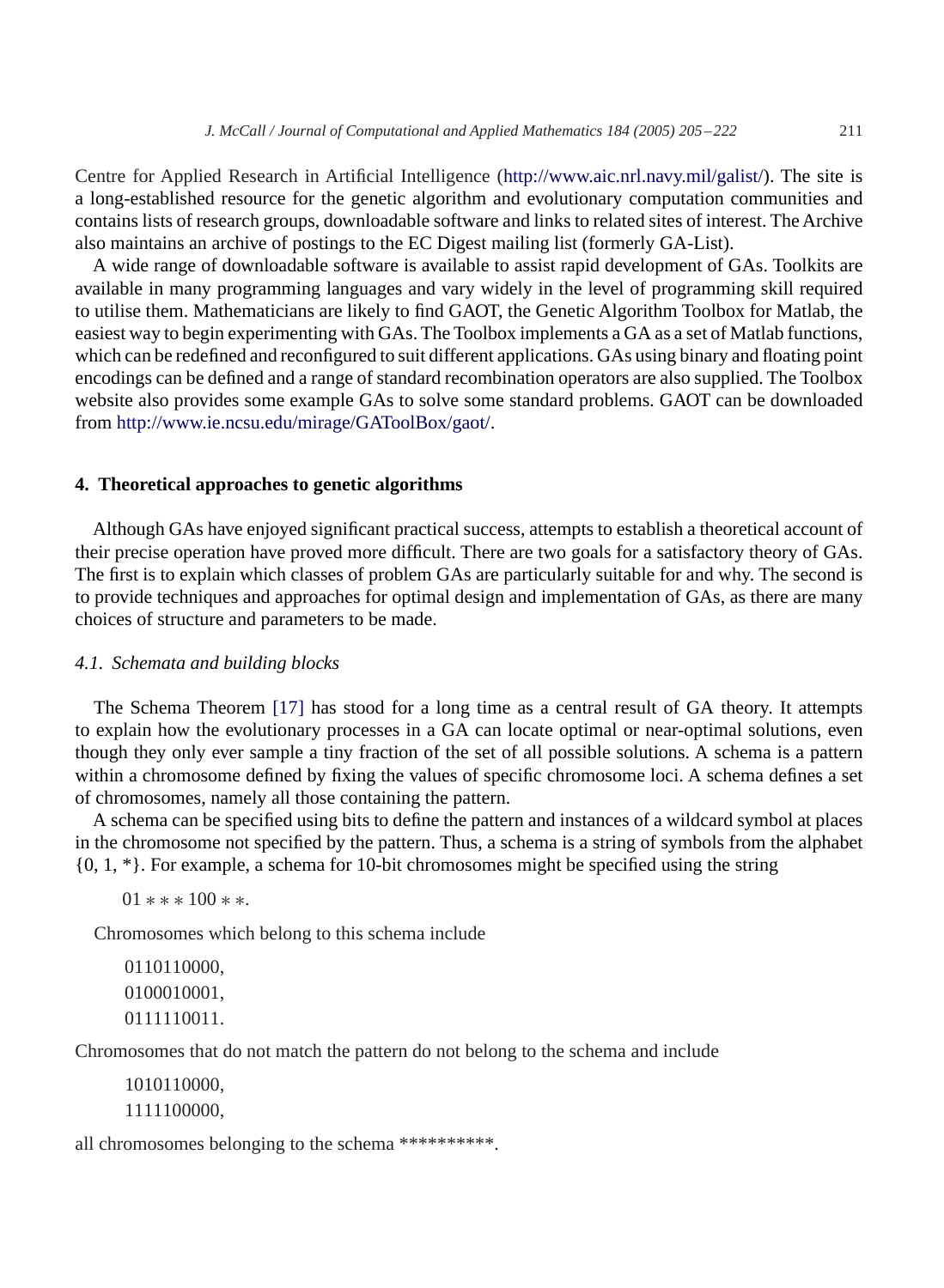For a particular schema H, we define the *length*  $l_H$  to be the difference of the allele positions of the first and last defined bits of H. The *order* of H is the number of defined bits. For example, the schema  $01***100**$  has 5 defined bits and so has order 5. The last defined bit is in position 8 and the first is in position 1, and so the schema has length  $8 - 1 = 7$ .

The Schema Theorem describes how schemata featuring in highly fit chromosomes have a greater expectation of propagating through successive populations as a GA evolves and is stated as follows.

**Schema Theorem.** Let H be a schema and let  $m_H(i)$  be the number of chromosomes belonging to H *present in population i of an evolving GA. Then the expectation of the number of chromosomes belonging to H* in population  $i + 1$ , *denoted*  $m<sub>H</sub>(i + 1)$ , *is given by the formula* 

$$
m_{\rm H}(i+1) = F_{\rm H}(i) m_{\rm H}(i) \left[ 1 - p_{\rm C} \frac{l_{\rm H}}{l-1} \right] [(1 - p_{\rm m})^{\rm o}_{\rm H}],
$$

where FH(i) *is the relative fitness of* H, *defined to be the average fitness of all those chromosomes in the population belonging to* H *divided by the average fitness of all chromosomes in the population*;  $p_C$  *is the crossover probability*; p<sup>m</sup> *is the mutation probability*.

The formula assumes that the GA uses fitness proportional selection and takes into account the possibility that the genetic operators of crossover and mutation can act to disrupt schema H. It is worth noting that the formula does not include a term for new instances of schema H being introduced to the population by genetic operators and so really gives a lower bound for the expectation.

The Schema Theorem allows one to reason about the ways in which particular patterns are likely to propagate and so gain an understanding about how the performance of a particular GA is affected by the various design choices one must make.

The theorem shows that, all else being equal, those schemata with relative fitness greater than 1 will be increasingly represented in the successor population, whereas those with relative fitness less than 1 will be decreasingly represented. This is purely the effect of selective pressure implemented in the fitness proportional selection process. However, in the presence of genetic operators, other factors in the formula can become very significant. In particular, as the length of H becomes close to  $l - 1$ , the term relating to crossover,  $1 - p_C(l_H/(l - 1))$ , approaches  $1 - p_C$ . In other words, schemata with a length approaching the length of the chromosome are almost certain to be disrupted by crossover when it occurs. Also, as the order of H increases, the term relating to mutation,  $(1 - p_m)^{\theta H}$ , decreases exponentially. In other words, schemata involving many defined bits are quite likely to be disrupted by mutation when it occurs.

Consequently, we can conclude that short length, low order, above averagely fit schemata are increasingly sampled in subsequent generations. Such schemata are known as *building blocks* and can be thought of as "partial solutions" in that chromosomes containing them tend to be of higher fitness. Intuitively, a chromosome containing many building blocks will be a near-optimal solution. The Building Block Hypothesis [\[15\]](#page-16-0) states that GAs achieve near-optimal performance by preferentially selecting and juxtaposing building blocks.

Ideally, the notion of building blocks should be of particular utility when choosing an encoding for a GA. Knowledge of the application domain could be used to ensure that the values of factors known to interact are encoded in neighbouring loci.Also, genetic operators could be refined to disrupt a chromosome only at locations where problem-specific knowledge indicates that it makes sense, thereby increasing the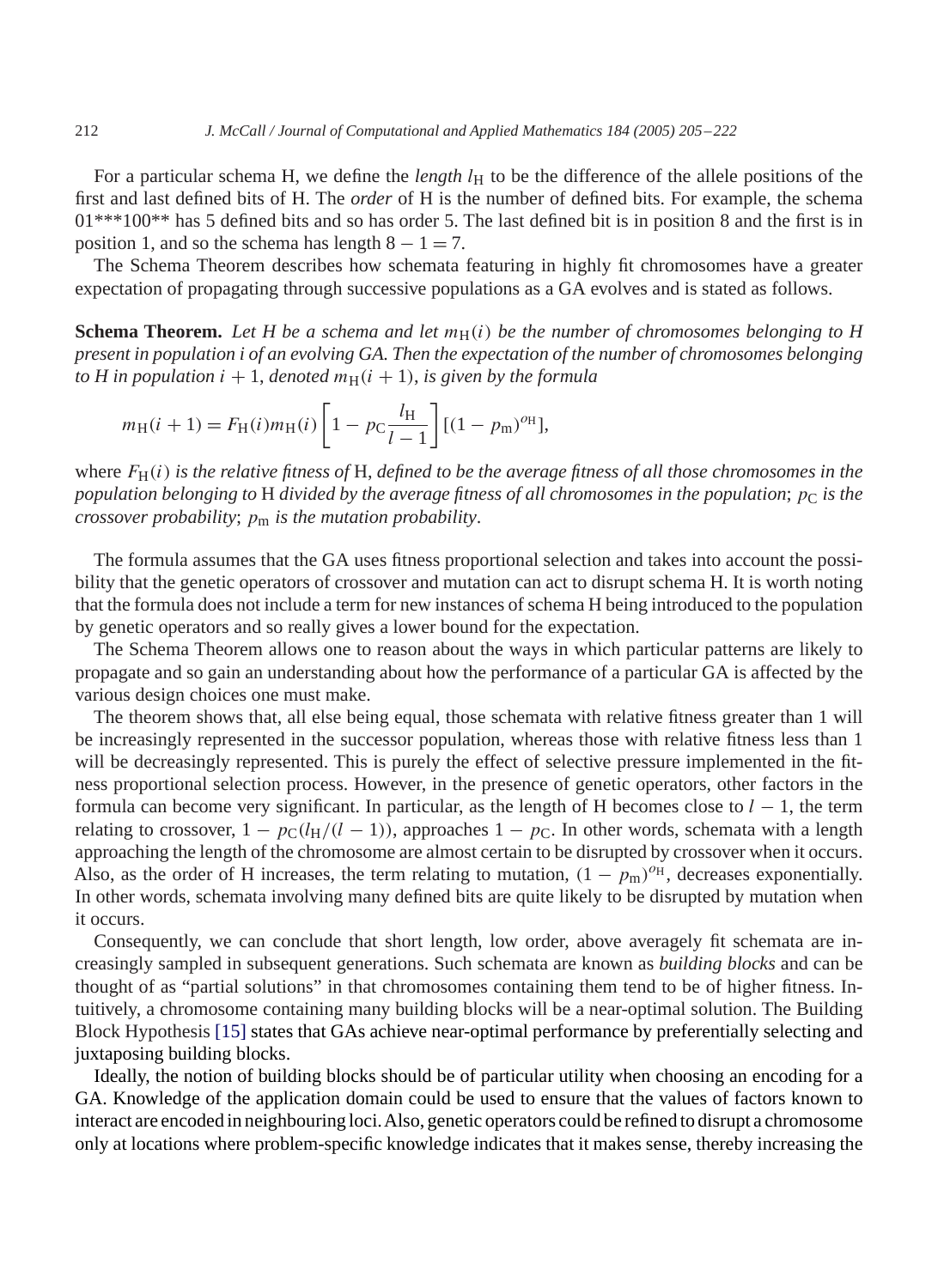probability that the evolutionary process will fruitfully juxtapose building blocks and quickly arrive at an optimal solution.

In practice, however, problem knowledge is seldom sufficient to do this. Usually, GAs are applied to problems where solution sets are very poorly understood. There is no guarantee that, for any given problem, an encoding can be found, or even exists, that contains building blocks. Moreover, it is known that, even where building blocks do exist, the BBH breaks down for many theoretical and practical problems because other factors impede the evolution. In order to explore the ways in which GAs process schemata, Mitchell et al. [23,24] defined the Royal Road problems. For these problems, the fitness function is explicitly defined in terms of certain "preferred" schemata allowing hypotheses about schema processing to be directly tested. Mitchell et al. showed that certain alleles can become fixed at suboptimal values simply because they happen to be present in chromosomes that contain preferred schemata. This process is known as hitchhiking, and can impede the juxtaposition of building blocks.

Also, many examples have been constructed of deceptive problems, where "false" building blocks exist—i.e., short order schemata that do provide a fitness benefit but lead the search away from optimal chromosomes. Deceptive behaviour can also be observed in practical applications of GAs (see, for example, [\[15\]\)](#page-16-0).

#### *4.2. The simple GA*

In recent years, alternative approaches to GA theory that do not rely on schemata have been investigated. Vose [\[33\]](#page-17-0) develops a mathematically sophisticated theory of random heuristic search, where a sequence of populations of elements are generated using a nondeterministic transition rule. The space of all possible populations,  $\Omega$ , is a (high-dimensional) simplex over  $Z_2$  and the theory explores evolution of the population as the trajectory of the RHS through this simplex. A simple genetic algorithm (SGA) is defined to be an example of an RHS where the transition rule can be factored as a composition of selection and mixing (mutation and crossover). A population in the sense of SGA can be thought of as a probability distribution which could be used to generate (*bit-string*) chromosomes. Therefore, it is represented as a vector of probabilities, one corresponding to each possible chromosome. The probabilities provide barycentric coordinates for the location of the population in  $\Omega$ . For chromosomes of length *n*, an SGA evolves through a population simplex of dimension  $2^n$ .

SGA theory provides a powerful mathematical framework in which to explore fundamental properties of GAs as evolutionary processes. What is the expected locus in  $\Omega$  of the SGA at time  $t$ ? Under what conditions will an SGA converge on a global optimum? How do these conditions relate to design choices when developing a GA, such as mutation and crossover operators and different selection schemes? What are the fixed points of the evolution and to what extent do they correspond with local or global optima?

SGA theory has produced some interesting results, in particular theoretical conditions on the fitness function, selection and mixing operators under which the SGA can be proven to converge. However, as the population size becomes small relative to  $\Omega$ , the granularity of the set of points in  $\Omega$  that can be realised by a particular sampled population decreases to the extent that the evolution is forced to diverge from the expected trajectory. In all practical GAs, population size is very small compared to  $\Omega$  and so the predictions of SGA theory can only be regarded as strongly suggestive of expected GA behaviour. Interestingly, under certain conditions, the SGA exhibits the phenomenon of punctuated equilibria, where long periods of relative stasis are punctuated by sudden changes in location within  $\Omega$ . This phenomenon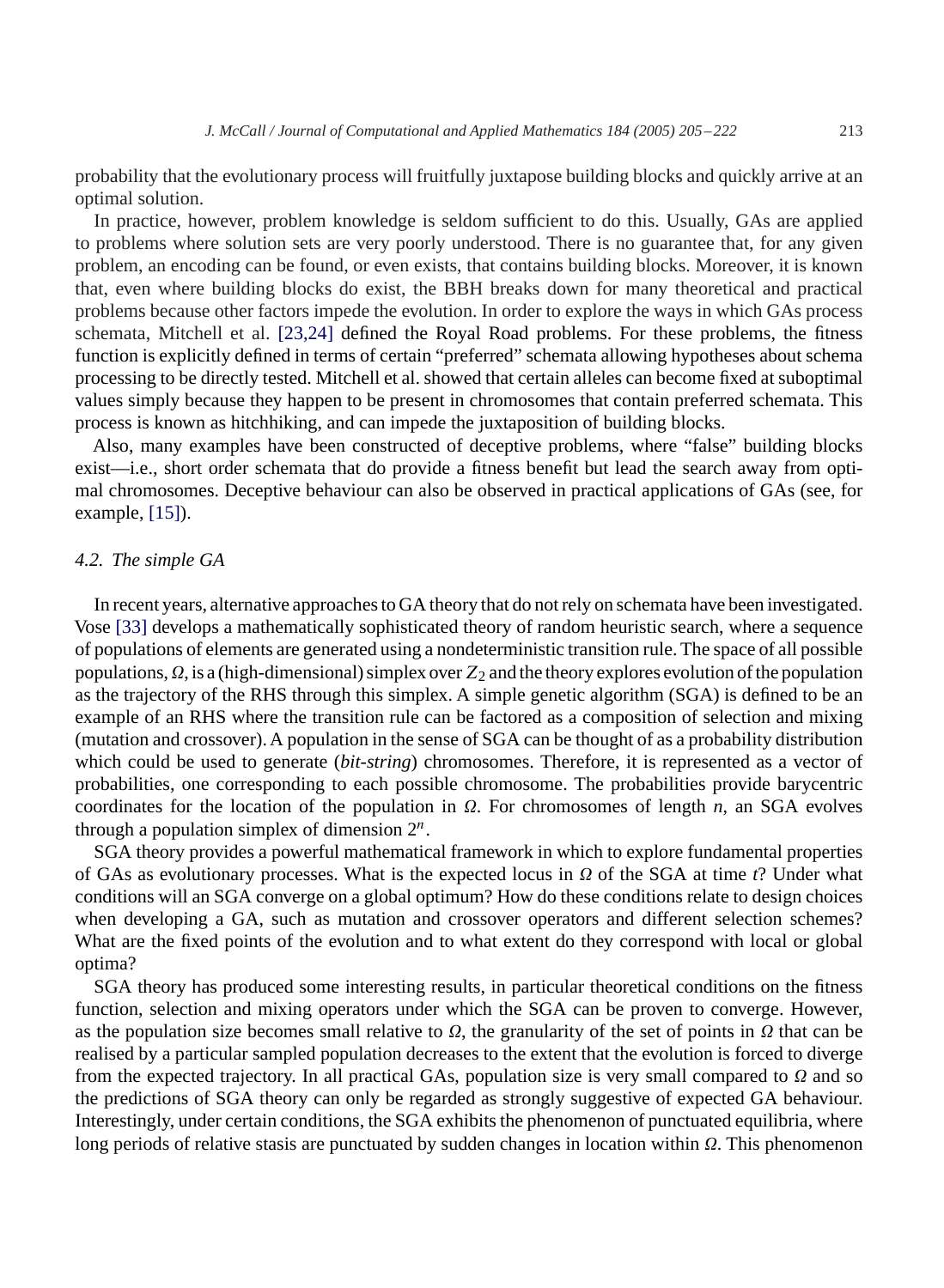has been observed in practical studies of GAs and, indeed, long periods of stasis followed by sudden evolutionary leaps are also believed to be a feature of the natural evolution of species.

It is also possible to recover the notion of schemata in SGA theory by introducing equivalence relations on  $\Omega$ , which respect the transition function in the sense that the natural transition function on the space of equivalence classes,  $\tilde{Q}$ , is well defined. In [\[33\]](#page-17-0) it is demonstrated that, for the crossover component of the transition function to be compatible with the equivalence relation, the equivalence classes must be schemata. This is important because classical theories of GAs assert that they evolve successfully by processing schemata. However, Vose goes on to demonstrate that the proportional selection component of the partition function cannot, in general, be well defined on "nontrivial" schemata, thus suggesting that a full explanation of GA evolution cannot be based solely on schema processing.

# *4.3. Statistical mechanics*

A significant issue in the study of the dynamics of GAs is the high dimensionality of the space of possible populations. This means that any attempt to derive microscopic evolution equations is fraught with computational difficulties. An analogy can be made here with the study of the time evolution of particles in a gas. Whilst, for classical physics at least, the equations of motion are deterministic, the sheer size of the dimension of the phase space means that their solution is computationally infeasible, and so it is impossible to realistically pursue this approach to model the behaviour of a macroscopic quantity of gas. Instead, traditionally, the solution has been to use statistical mechanics to derive macroscopic or bulk quantities that can be used to provide a simpler, though much more manageable, description of the characteristics of the system by averaging over the ensemble of possible states.

There have been several attempts to analyse genetic algorithms using statistical mechanical techniques. In particular, Prugel-Bennet et al. [\[28\]](#page-16-0) have developed a statistical-mechanics theory of the evolution of GAs that have a fitness function based on the Ising model for low-energy states of a spin glass. This formalism is then used to investigate the dynamics of the GA search. This approach, while promising a highly satisfactory account of GA dynamics, is limited by assumptions about macroscopic properties that may not hold for particular GAs. It is known, for example, that these assumptions are not true for Royal Road GAs.

# **5. Model fitting and optimisation**

The purpose of this section is to explore possible applications of GAs to immunology. We identify some ways in which application of GAs are most likely to be of benefit, illustrating this with an existing GA application in the field of cancer chemotherapy. The section concludes with a description of artificial immune systems. These form a distinct area of research in their own right but are sufficiently related to GAs, and to the general topic of immunology, to require inclusion in this paper.

## *5.1. Model fitting*

In recent years, there have been a number of advances in understanding the dynamics of immune systems in response to viral infection, that have been achieved through a combination of in vivo or in vitro experiment and computational simulation using quantitative theoretical models, sometimes referred to as in silico experimentation. A recent article by Chakraborty et al. [\[7\]](#page-16-0) provides several examples of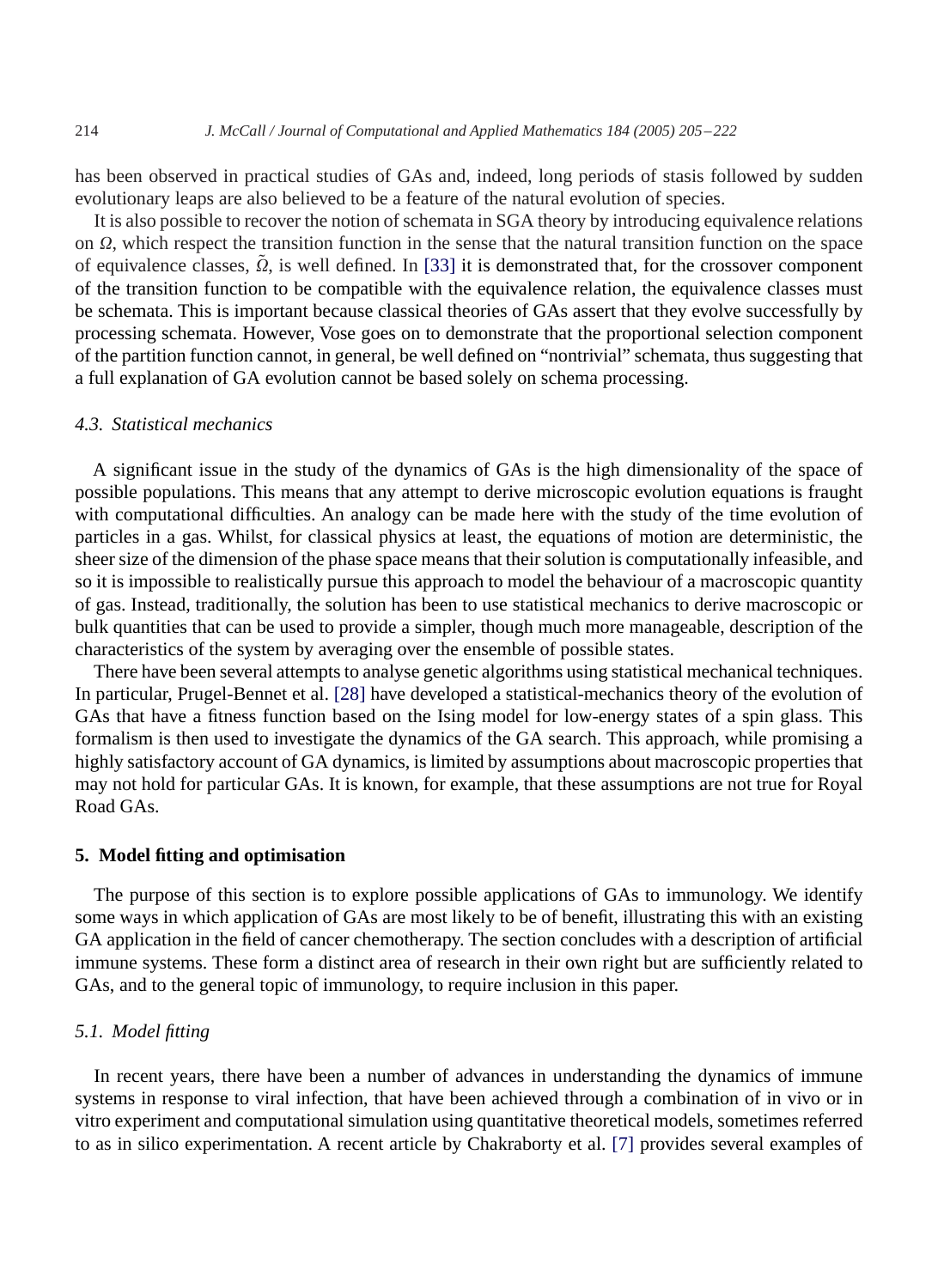success and argues that the development of complex hierarchies of computer simulations, integrated with experimental approaches, provides the best hope for progress in understanding emergent properties of immune systems in terms of processes over a range of scales from atomic to macroscopic.

However, this agenda presents significant challenges for computational modellers, particularly in the areas of system identification, model validation and computational complexity. Systems need to be sufficiently realistic to provide predictive understanding and this implies complexity. At the same time, complex simulations whose properties are not well understood risk merely replacing one intractable problem with another.

In mathematical immunology, a typical approach is to use low-dimensional systems of coupled differential equations to study the dynamics of immune systems. In [\[3\]](#page-16-0) for example, a multi-compartmental model is developed to study the growth and elimination of virus and immune cells in various organs and tissues. Typical aims of this sort of study are to identify intercompartmental transfer rates, to reproduce and explain phenomena observed in vivo and to explore scenarios under which particularly beneficial or pathological responses can occur, with the intention of identifying useful insight that can be transferred back into treatment or other in vivo or in vitro studies.

It is often difficult to achieve a realistic compartmental model. Solutions to the differential equations that faithfully capture observable behavioural phenomena depend crucially on the values of intercompartmental flow rates and other system parameters. These are often difficult or impossible to measure directly and so values are estimated from available data using parameter estimation techniques. GAs may have a role to play in supplementing traditional approaches to parameter estimation. In [\[5\],](#page-16-0) a GA is used to fit parameters to model the permeability of oil-bearing rock strata as a function of logging and coresampling data. In this case, solutions to the problem are fixed predictive models, and both the parameters and the functional form of each model are encoded in its chromosome representation. A chromosome is evaluated against the logging and core-sampling data by calculating the sum of absolute residuals and the fitness function applies selective pressure to minimise this sum. The GA was able to outperform the standard algorithm previously used in this area and suggested that the predictive model most commonly used should have an additive rather than a multiplicative form.

#### *5.2. Optimal control*

A major objective of modelling immune response is to understand the dynamics of virus or disease elimination through the action of the immune system. An example of particular interest is the vaccination process, where the immune system is exposed to "dead" virus cells and responds by producing antibodies. This prepares the system against exposure to the live virus. It is known, [\[3\]](#page-16-0) that the distribution of antigen around the various organs and tissues in the host significantly affects the immune response, self–nonself discrimination, tolerance and autoimmunity and immunopathology [11,12,29,35,36]. Bocharovet al. [\[3\]](#page-16-0) use a compartmental model of the dynamics of lymphocytic choriomeningitis virus in mice to examine the severity of the disease as a function of the virus dose and the host's immune status. They use the model to explore the disease dynamics for a variety of different initial configurations of the system and show that small differences in the kinetic parameters account for large differences in the disease course. They conclude that "The problem of how virus elimination could be achieved with least immunopathology for the host still remains open for HBV, HCV, HIV and other infections and requires a combination of experimental approaches and theoretical analysis based on mathematical models of systemic virus dynamics and lymphocyte recirculation."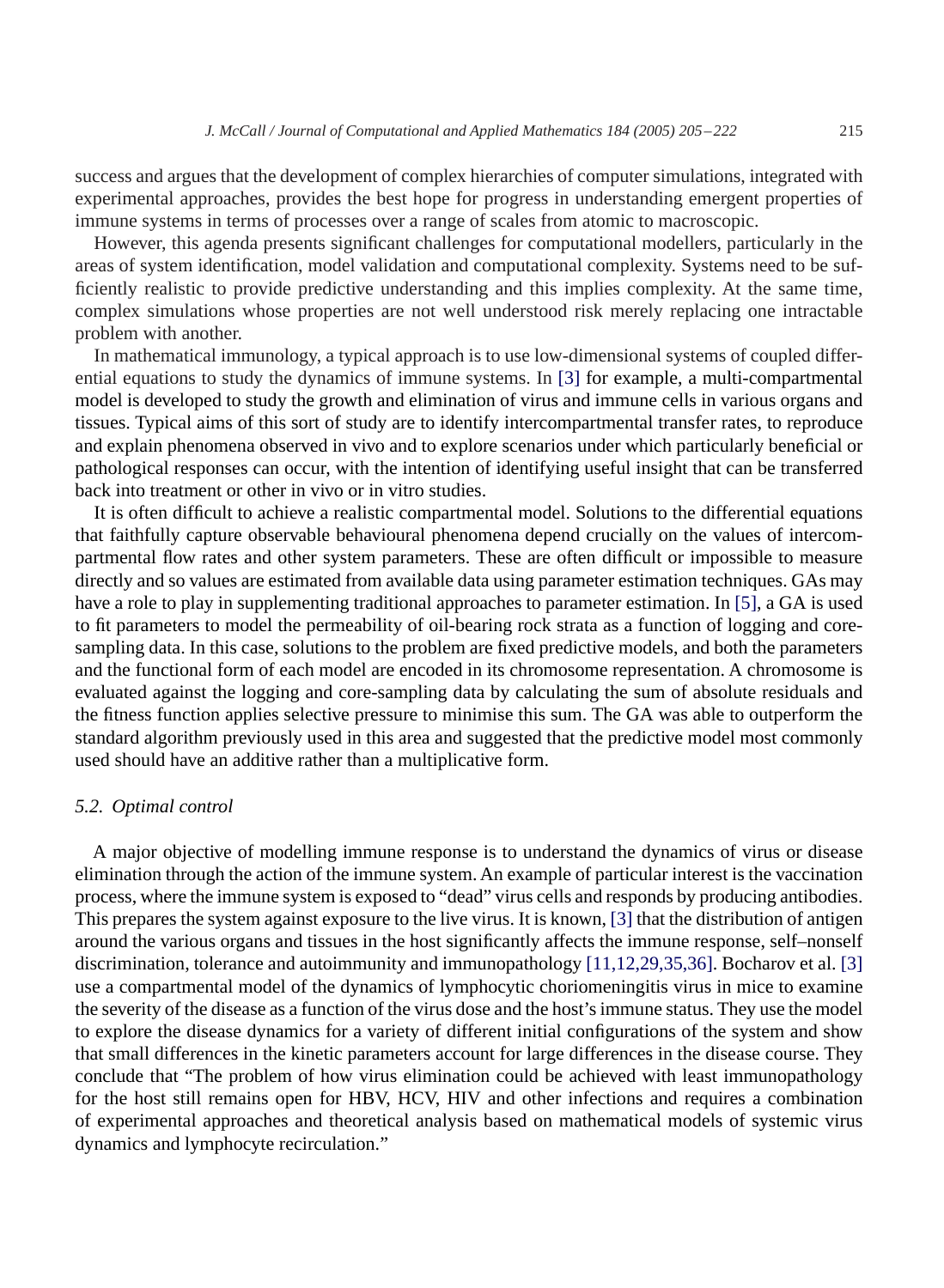An interesting area of GA application that has relevance for this sort of problem is the solution of optimal control problems. Optimal control is a well-known mathematical technique based on the calculus of variations. One formulates an objective function based on a system response and a control parameter vector. The response is related to the control using a set of equality and inequality constraints that represent the differential equations underlying the system and any side constraints that require to be applied. These are then solved as a system using the Euler–Lagrange equations, resulting in a value for the control vector that gives the optimal response.

For problems involving highly nonlinear systems, this is in theory attractive. For the vaccination problem, for example, one might formulate an objective in terms of virus elimination, with a control vector representing dosages and timings of vaccination. The constraints would represent the coupled differential equations of the compartmental model. Additional constraints would be added to prevent lethal levels of the virus accumulating during the course of the disease and the objective function would be augmented by a penalty term relating to the level of immunopathology in the host.

However, in most realistic examples, the optimal control equations quickly become mathematically and computationally intractable. In such circumstances, it becomes infeasible to solve for an optimal solution. All one can do is to search heuristically for the best solution that can be found at reasonable computational cost. GAs can be particularly useful in this regard for a number of reasons. Firstly they are particularly good at finding feasible solutions in highly constrained problems. Secondly, they are able to handle large numbers of constraints without significant performance penalties compared to other techniques. Thirdly, they are naturally suited to situations where a numerical simulation can be used to determine the outcome of a particular choice of control parameters. In a typical GA application to optimal control, the control parameters are encoded as chromosomes and the simulation is used as a fitness function to evaluate the outcome in terms of the objective function augmented by constraint penalties. We now illustrate this with an example of a GA used to design cancer chemotherapy treatments.

# *5.3. Example*

In cancer chemotherapy, tumour development is controlled by delivery of toxic drugs subject to a number of constraints. The conflicting nature and nonlinearity of the constraints, coupled to the combinatorial possibilities for multi-drug schedules, make it difficult to solve the problem of cancer chemotherapy optimisation by means of empirical clinical experimentation [\[6\]](#page-16-0) or by means of traditional optimisation methods [19,31].

Anti-cancer drugs are usually delivered according to a discrete dosage programme in which there are *n* doses given at times  $t_1, t_2, \ldots, t_n$ . In the case of multi-drug chemotherapy, each dose is a cocktail of d drugs characterised by the concentration levels  $C_{ij}$ ,  $i = \overline{1, n}$ ,  $j = \overline{1, d}$  of anti-cancer drugs in the blood plasma. Optimisation of the treatment is achieved by modification of these variables. Therefore, the solution space of the chemotherapy optimisation problem is the set of control vectors  $\mathbf{c} = (C_{ij})$ representing the drug concentration profiles.

Various models can be used to simulate the response of a tumour to chemotherapy. The most popular is the Gompertz growth model with a linear cell-loss effect [30,34]. The model takes the following form:

$$
\frac{dN}{dt} = N(t) \left[ \lambda \ln \left( \frac{\Theta}{N(t)} \right) - \sum_{j=1}^{d} \kappa_j \sum_{i=1}^{n} C_{ij} \{ H(t - t_i) - H(t - t_{i+1}) \} \right],
$$
\n(1)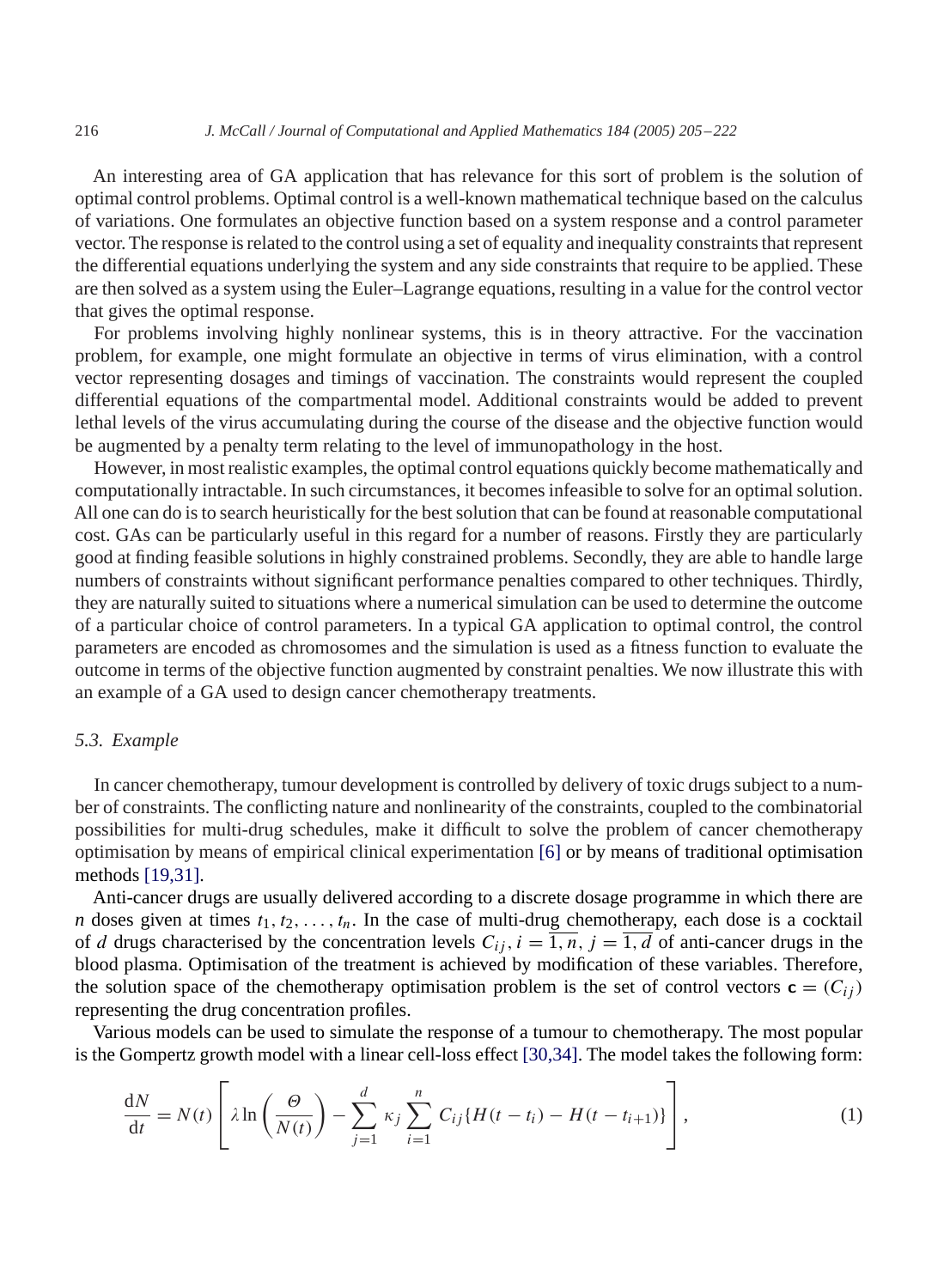where  $N(t)$  represents the number of tumour cells at time t;  $\lambda$ ,  $\Theta$  are the parameters of tumour growth;  $H(t)$  is the Heaviside step function;  $C_{ij}$  denote the concentrations of anti-cancer drugs; and  $\kappa_i$  are quantities representing the efficacy of anti-cancer drugs. The  $\kappa_i$  are estimated using clinical trial results [\[20\].](#page-16-0)

A cancer chemotherapy treatment may be either curative or palliative. Curative treatments attempt to eradicate the tumour. It is believed that chemotherapy alone cannot eradicate cancer, but that if the overall tumour burden is held below a certain level, other mechanisms (e.g., the immune system or programmed cell death) will remove remaining tumour cells. Palliative treatments are applied only when a tumour is deemed to be incurable and have the objective of maintaining a reasonable quality of life for the patient for as long as possible. The objectives of curative and palliative treatments conflict with each other in the sense that drug regimes which tend to minimise tumour size are highly toxic and therefore have a negative effect on patient quality of life. Moreover, it has been shown that a severe regime that fails to cure can result in a shorter patient survival time (PST) than a milder palliative regime [\[19\].](#page-16-0)

Treatments must be constrained in a number of ways. In general the constraints of chemotherapeutic treatment are formulated as follows:

$$
g_1(\mathbf{c}) = C_{\text{max}} \quad j - C_{ij} \ge 0, \quad \forall i = \overline{1, n}, j = \overline{1, d},
$$
  
\n
$$
g_2(\mathbf{c}) = C_{\text{cum}} \quad j - \sum_{i=1}^n C_{ij} \ge 0, \quad \forall j = \overline{1, d},
$$
  
\n
$$
g_3(\mathbf{c}) = N_{\text{max}} - N(t_i) \ge 0, \quad \forall i = \overline{1, n},
$$
  
\n
$$
g_4(\mathbf{c}) = C_{s-\text{eff}} \quad k - \sum_{j=1}^d \eta_{kj} C_{ij} \ge 0, \quad \forall i = \overline{1, n}, k = \overline{1, m}.
$$
  
\n(2)

Constraints  $g_1(c)$  and  $g_2(c)$  specify the boundaries for the maximum instantaneous dose  $C_{\text{max}}$  *i* and the maximum cumulative dose  $C_{\text{cum }i}$  for each drug used. Constraints  $g_3(c)$  limit the tumour size during treatment. Finally, constraints  $g_4(c)$  restrain the toxic side effects of multi-drug chemotherapy. The factors  $\eta_{ki}$  represent the risk of damaging the kth organ or tissue (such as heart, bone marrow, lung, etc.) by administering the  $j$ th drug.

The optimisation objective for curative treatment is now formulated as

minimise 
$$
J_1(\mathbf{c}) = \int_{t_1}^{t_n} N(\tau) d\tau
$$
  
subject to state (1) and the constraints (2). (3)

If the primary objective cannot be achieved, a palliative treatment will be sought to prolong the PST, denoted here by *T*:

maximise 
$$
J_2(\mathbf{c}) = \int_0^T 1 \cdot d\tau
$$
 subject to (1) and (2). (4)

Infeasible solutions **c** are penalised using metrics

$$
d_s = \max^2\{-g_s(\mathbf{c}), 0\}, \quad s = \overline{1, 4} \tag{5}
$$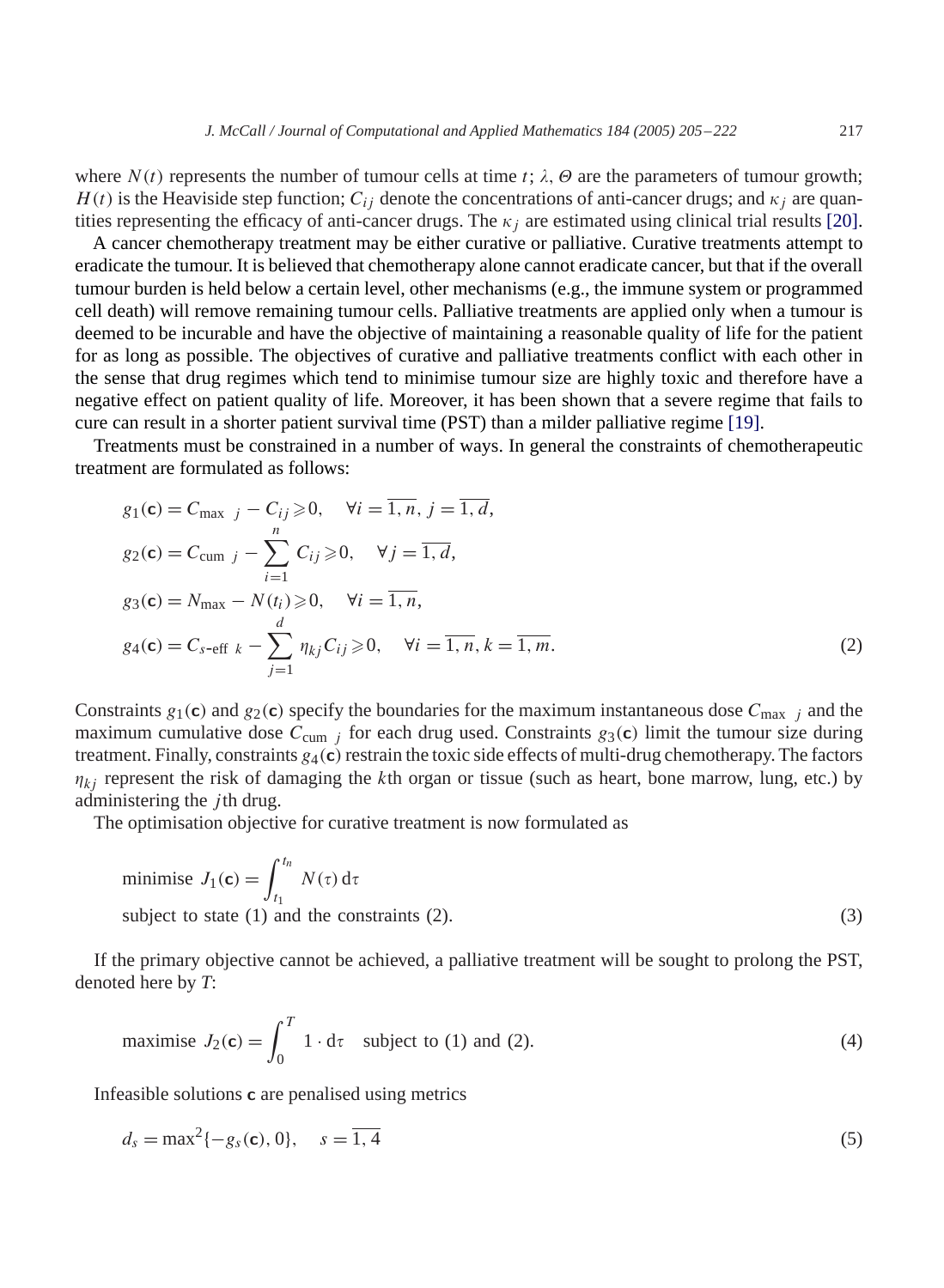

Fig. 1. The optimisation process.

to measure the distance from the feasible region corresponding to the toxicity constraints  $g_s(c)$  formalised in (2). Applying penalty coefficients  $P_s$  to each metric, each objective is augmented to take the constraints into account as follows.

$$
\tilde{J}_i(\mathbf{c}) = J_i(\mathbf{c}) - \sum_{s=1}^4 P_s d_s, \quad i = 1, 2.
$$
\n
$$
(6)
$$

Treatment optimisation is accomplished using two genetic algorithms, GA1 and GA2. GA2 is a deltacoding GA operating on the chromosomes of GA1. Fig. 1 shows how GA1 and GA2 are used to search for curative regimes and, failing that, palliative solutions.

Multi-drug chemotherapy control vectors  $\mathbf{c} = (C_{ij})$ ,  $i = \overline{1, n}$ ,  $j = \overline{1, d}$  are encoded as bit strings. The representation space I can be expressed as a Cartesian product

$$
I = A_1^1 \times A_1^2 \times \dots \times A_1^d \times A_2^1 \times A_2^2 \times \dots \times A_2^d \times \dots \times A_n^1 \times A_n^2 \times \dots \times A_n^d
$$
 (7)

of allele sets  $A_i^j$ . GA1 uses a 4-bit scheme  $A_i^j = \{a_1a_2a_3a_4 : a_k \in \{0, 1\} \forall k = \overline{1, 4}\}$ , so that each concentration  $C_{ij}$  takes an integer value in the range of 0–15 concentration units. In general, with n treatment intervals and up to  $2^p$  concentration levels for *d* drugs, there are up to  $2^{npd}$  chromosomes. The assumptions made in  $[20]$ , giving  $2^{400}$  chromosomes, are not unrealistic. For GA2, a sign scheme,  $A_i^j = \{0, 1, -1\}$  is used, representing either no change or an alteration of  $\pm \Delta C_j$  to the drug levels  $C_{ij}$ .

A GA1 chromosome  $x \in I_{GA1}$  can be expressed as

$$
x = \{a_1 a_2 a_3 \dots a_{4nd} : a_k \in \{0, 1\} \ \forall k = \overline{1, 4nd} \}.
$$
\n
$$
(8)
$$

A GA2 chromosome  $x \in I_{\text{GA2}}$  can be expressed as

$$
x = \{a_1 a_2 a_3 \dots a_{nd} : a_k \in \{0, 1, -1\} \ \forall k = \overline{1, nd}\}.
$$
\n
$$
(9)
$$

Then the encoding functions on  $I_{GAI}$  and  $I_{GAZ}$  will have the following forms:

$$
GA1: \quad C_{ij} = \Delta C_j \sum_{k=1}^{4} 2^{4-k} a_{4d(i-1)+4(j-1)+k}, \qquad \forall i = \overline{1, n}, \quad j = \overline{1, d}, \tag{10}
$$

$$
GA2: \quad C'_{ij} = C_{ij} + a_{d(i-1)+j} \Delta C_j, \qquad \forall i = \overline{1, n}, \quad j = \overline{1, d}.
$$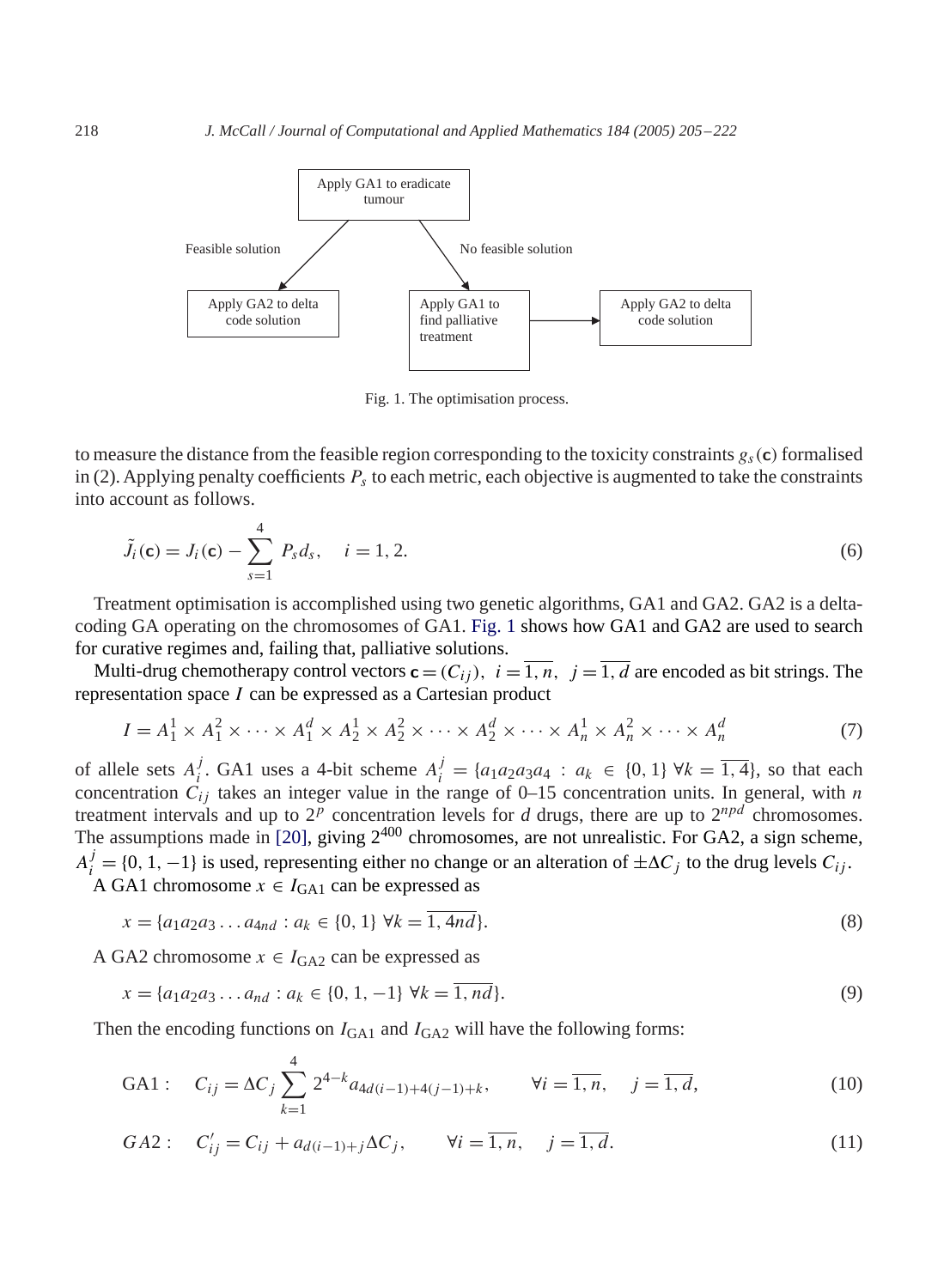A separate numerical tumour response simulation routine is used to evaluate each chromosome. A regime is deemed to be curative if the tumour is reduced to 1000 or fewer cells for three consecutive treatment intervals. The tumour size is then reduced to zero for the remainder of the treatment. For each chromosome, the simulation returns the sequence of tumour sizes at the end of each interval. Fitness functions for GA1 and GA2 are now obtained by calculation of the augmented objective functionals (6).

The GA-simulation system can now be used as a treatment design tool by oncologists[\[4\].](#page-16-0) The oncologist can explore a wide range of treatment scenarios. Parameters for tumour growth rates, drug effectiveness rates, toxic effects and constraint settings will vary with drugs used, cancer type, delivery method and patient population. Different response models will be appropriate for different cancer types and it is straightforward to replace the simulation component as required. For a given scenario, the system will suggest optimal treatment strategies. The oncologist can then evaluate these before deciding upon suitable novel regimes for clinical experiment. Potentially, this represents a substantial cost saving, both in financial and human terms. Although conflicting objectives were handled sequentially in this case, genuine multiobjective optimisation can also be attempted using GAs [8,32,37]. A multi-objective GA optimisation of chemotherapy design can be found in [\[27\].](#page-16-0)

GAs have been successfully applied to a wide range of optimal control problems. In general though, *bit-string* chromosomes become problematic. Many problems require high precision values for control variables. Chromosome lengths quickly become unwieldy when trying to achieve this with bit strings. A lot of work has been done in this area using chromosomes whose alleles are floating-point numbers as opposed to bits. Most elements of GA construction remain unchanged; however, it is necessary to re-define what is meant by mutation and crossover. A number of genetic operators can be defined in analogy with the *bit-string* case and some alternative approaches (for example, averaging alleles) become possible due to the richer structure of the number system used. A full account of GAs for optimal control is given in [\[21\].](#page-16-0)

#### *5.4. Artificial immune systems*

To complete this section, we briefly review the area of artificial immune systems (AIS). AIS are a problem-solving heuristic technique inspired by the human immune system in the same way that GAs are inspired by evolution.AIS are a computational technique that use biological immune systems as a problemsolving metaphor in the same way that genetic algorithms use biological evolution. Key properties of immune systems are translated into the data structures and workflow of AIS. Early collaborations in this area between researchers in genetic algorithms, immunology and complexity theory include Kauffman et al. [\[18\]](#page-16-0) and Forrest et al. [\[14\].](#page-16-0)

De Castro [\[10\]](#page-16-0) identifies a number of ways in which AIS are applied. For example, in biological immune systems, clonal selection creates immune cells that match a particular antigen by a process of proliferation and differentiation biased towards producing cells that match the antigen. This process is mimicked by some AIS used for learning and optimisation tasks. The analogy is that naive immune cells represent solutions to a learning problem represented by the antigens. Clonal selection is then an evolutionary process that results in highly fit solutions to the learning problem. A typical algorithm would work along the following lines. Candidate solutions (to a learning problem say) are encoded as (bit) strings. Each solution is presented with a set of antigens (representing a training set for the learning problem, also encoded as strings) and an affinity measure is calculated. Those solutions with the highest affinity to the antigens are preferentially selected for cloning. Once cloned, the copies of selected solutions are then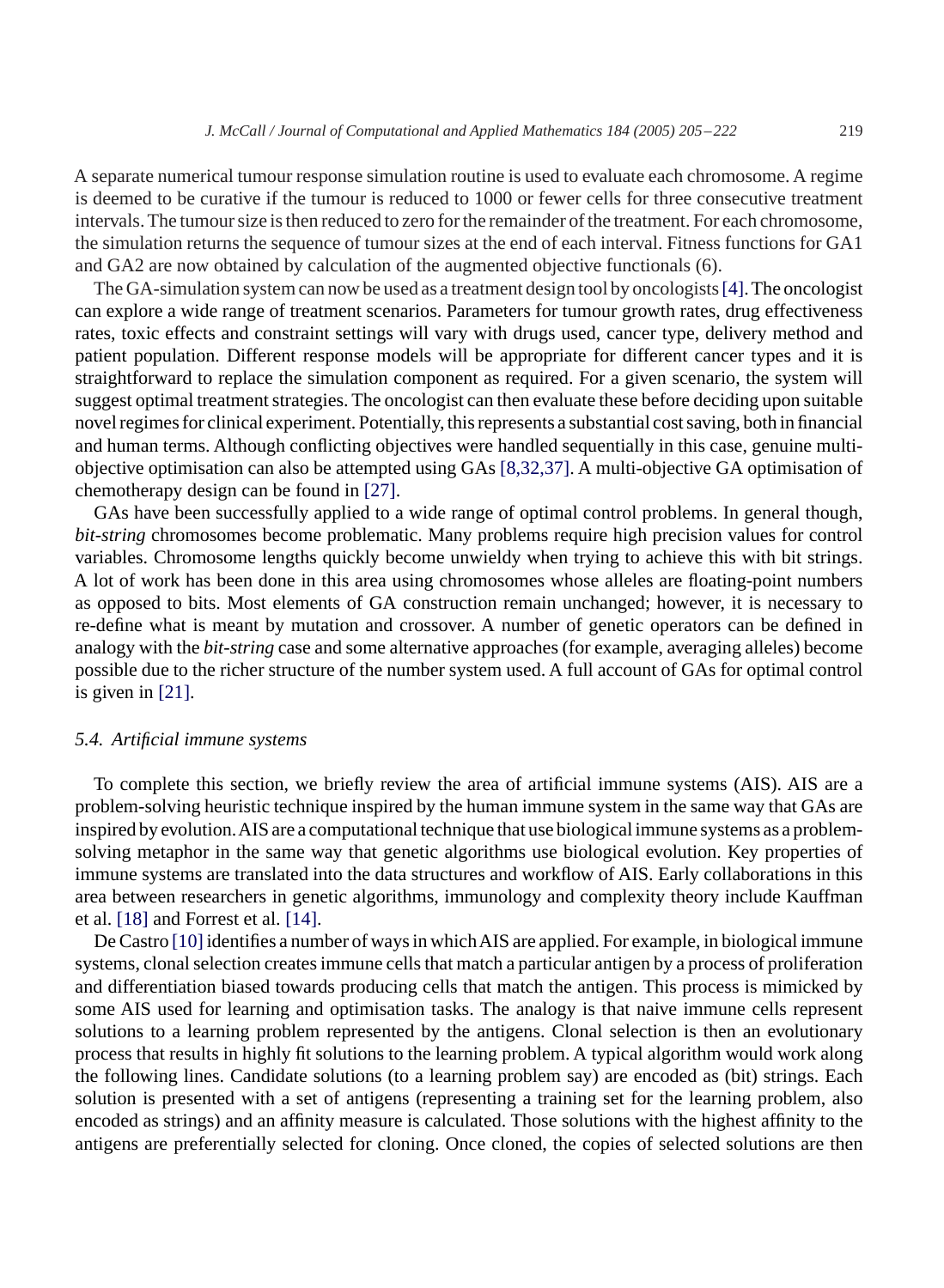<span id="page-15-0"></span>"differentiated" using one of a set of possible mutation operators. The process then iterates until some stopping condition is reached. This approach bears many similarities to a GA. However, the particular selection, reproduction and mutation processes are quite distinctive to AIS.

Another feature of immune systems that can be reflected in an AIS is self–nonself discrimination. The property that T-cells that can discriminate only nonself can be evolved through a negative selection process is an important one for distributed computer systems where viruses, spam emails and other attacks are a large and growing problem. Algorithms that can monitor computer systems to detect anomalous programs and files promise to be of great use in combatting this problem. De Castro [\[10\]](#page-16-0) provides a top-level workflow for a typical AIS implementing negative selection to solve some anomaly detection problem. He also identifies areas of commonality and complementarity between AIS and other "Soft Computing" paradigms such as GAs and Neural Networks and provides some useful suggestions for the development of more sophisticated hybrid algorithms.

# **6. Conclusion**

GAs are a heuristic solution search technique inspired by natural evolution. They are a robust and flexible approach that can be applied to a wide range of learning and optimisation problems. They are particularly suited to problems where traditional optimisation techniques break down, either due to the irregular structure of the search space (for example, absence of gradient information) or because the search becomes computationally intractable. In this paper, we have described the major components and properties of a GA, with examples of implementations on particular problems. This provides a starting point for researchers in immunology interested in applying GAs to problems of their own interest. Simple implementations of GAs can be made with a small amount of up front effort. More significant applications ought to emerge as experience is gained and the "right" problems for GAs to address are identified. Parameter-fitting and optimal control have been speculatively identified in this paper as areas where the use of GAs might assist in the design and analysis of multi-compartmental models of biological immune systems.

The review of the main strands of GA theory contained in Section 4 demonstrates that, in general, what is understood theoretically about how GAs operate is limited in scope and applicability to special cases that do not include the vast majority of nonclassical GA applications. There is a strong parallel here to the attempts of mathematical immunologists to model immune systems. GAs and AIS are both greatly simplified abstractions of the natural processes that they represent. However, computer scientists trying to understand and use these approaches are now grappling with problems very similar to those faced by biologists in understanding how complex systems operate over a range of scales. It is to be hoped that the insights and experience of both research communities can be fruitfully recombined.

# **Acknowledgements**

I would like to thank the anonymous JCAM referee for his kind and helpful comments.

# **References**

- [1] T. Bäck, D.B. Fogel, Z. Michalewicz (Eds.), Handbook of Evolutionary Computation, IOP Publishing, 1997.
- [2] T. Bäck, F. Hoffmeister, H.-P. Schwefel, A survey of evolution strategies, in: R.K. Belew, L.B. Booker (Eds.), Proceedings of the Fourth International Conference on Genetic Algorithms, Morgan Kaufmann, Los Altos, CA, 1991.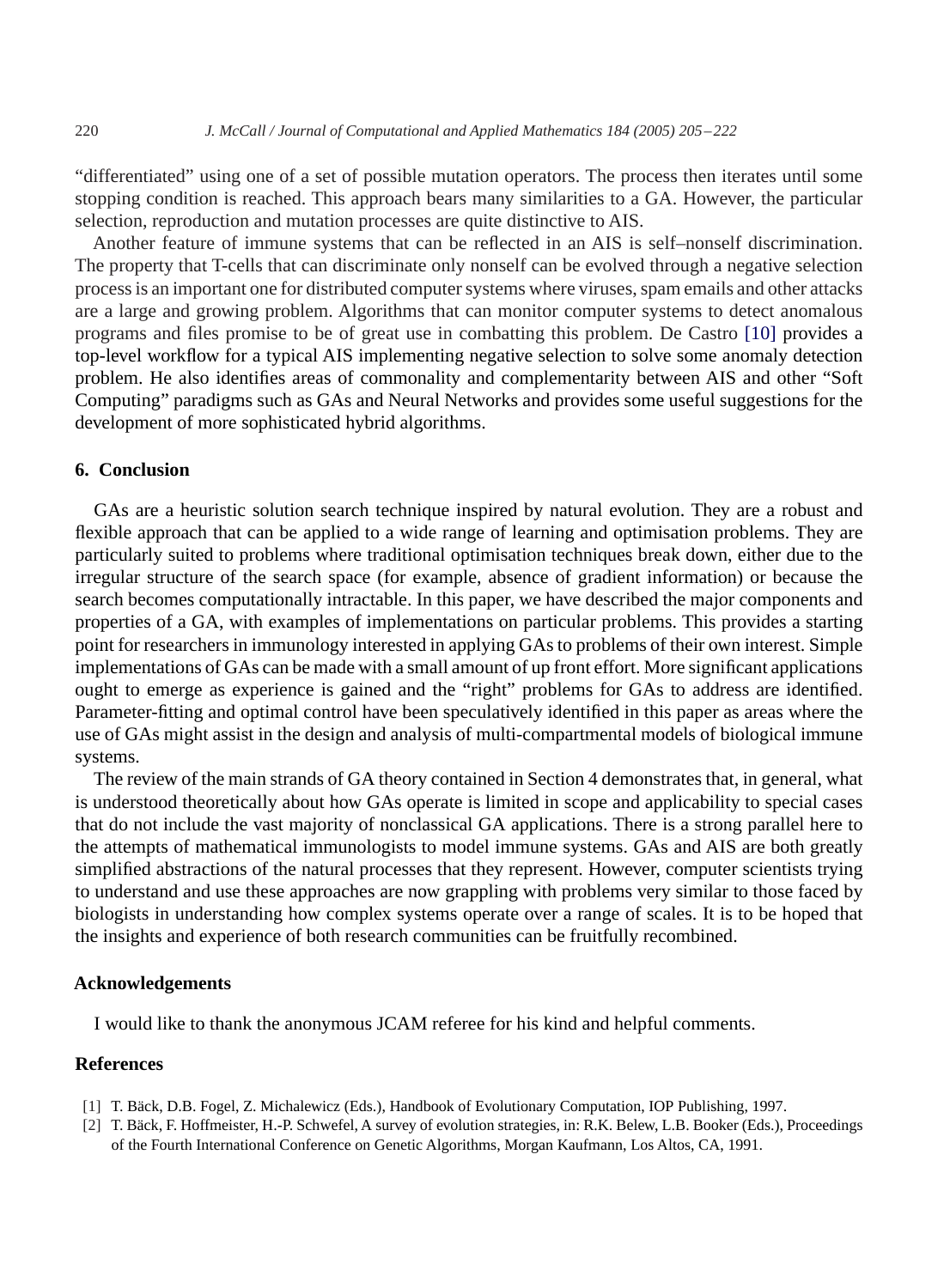- <span id="page-16-0"></span>[3] G. Bocharov, P. Klenerman, S. Ehl, Modelling the dynamics of LCMV infection in mice: II. Compartmental structure and immunopathology, J. Theor. Biol. 221 (2003) 349–378.
- [4] J. Boyle, D. Henderson, J. McCall, H. McLeod, J. Usher, Exploring novel chemotherapy treatments using the WWW, Internat. J. Med. Inform. 47 (1–2) (1997) 107–114.
- [5] D.F. Brown, S.J. Cuddy, A.B. Garmendia-Doval, J.A.W. McCall, Prediction of permeability in oil-bearing strata using genetic algorithms, Proceedings of the IASTED International Conference on Artificial Intelligence and Soft Computing, July 2000.
- [6] J. Cassidy, H. McLeod, Is it possible to design a logical development plan for an anti-cancer drug?, Pharm. Med. 9 (1995) 95–103.
- [7] A.K. Chakraborty, M.L. Dustin, A.S. Shaw, In silico models for cellular and molecular immunology: successes, promises and challenges, Nat. Immunol. 4 (10) (2003) 933–936.
- [8] C. Coello, An updated survey of evolutionary multiobjective optimization techniques: state of the art and future trends, Proceedings of the 1999 Congress on Evolutionary Computation, IEEE Service Center, Washington, DC, 1999, pp. 3–13.
- [9] L. Davis, Handbook of Genetic Algorithms, Van Nostrand Reinhold, New York, 1991.
- [10] L.N. De Castro, Artificial immune systems as a novel soft computing paradigm, Soft Comput. J. 7 (7) (2003).
- [11] P.C. Doherty, Anatomical Environment as a determinant in viral immunity, J. Immunol. 155 (1995) 1023–1027.
- [12] P.C. Doherty, A.M. Hamilton-Easton, D.J. Topham, J. Riberdy, J.W. Brooks, R.D. Cardin, Consequences of viral infections for lymphocyte compartmentalization and homeostasis, Semin Immunol. 9 (1997) 365–373.
- [13] A.P. Engelbrecht, Computational Intelligence An Introduction, Wiley, New York, 2002.
- [14] S. Forrest, A.S. Perelson, Genetic algorithms and the immune system in: H.-P. Schwefel, R. Maenner (Eds.), Parallel Problem Solving from Nature, Lecture Notes in Computer Science, vol. 496, Springer, 1991, pp. 320–325.
- [15] D.E. Goldberg, Genetic Algorithms in Search, Optimization and Machine Learning, Addison-Wesley, Reading, MA, 1989.
- [16] G.R. Harik, F.G. Lobo, D.E. Goldberg, The compact genetic algorithm, in: D.B. Fogel (Ed.), Proceedings of the IEEE Conference on Evolutionary Computation 1998 (ICEG'98) IEEE Service Centre, Piscataway, NJ, 1998, pp. 523–528.
- [17] J.H. Holland, Adaptation in Natural and Artificial Systems, The University of Michigan Press, Ann Arbor, MI, 1975.
- [18] S.A. Kauffman, E.D. Weinberger, A.S. Perelson, Maturation of the Immune Response Via Adaptime Walks on Affinity Landscapes, in: A.S. Perelson (Ed.), Theoretical Immunology, Part One, SFI Studies in the Science of Complexity, Addison-Wesley Publishing Company, Reading, MA, 1988, pp. 349–382.
- [19] R. Martin, K. Teo, Optimal Control of Drug Administration in Cancer Chemotherapy, World Scientific, Singapore, New Jersey, London, Hong Kong, 1994.
- [20] J. McCall, A. Petrovski, A decision support system for chemotherapy using genetic algorithms, in: M. Mouhammadian (Ed.), Computational Intelligence for Modelling, Control and Automation, IOS Press, 1999, pp. 65–70.
- [21] Z. Michaelewicz, Genetic Algorithms + Data structures = Evolution Programs, third ed., Springer, Berlin, 1999.
- [22] M. Mitchell, An Introduction to Genetic Algorithms, MIT Press, Cambridge, MA, 1998.
- [23] M. Mitchell, S. Forrest, J.H. Holland, The royal road for genetic algorithms: fitness landscapes and GA performance, in: F.J. Varela, P. Bourgine (Eds.), Toward a Practice of Autonomous Systems: Proceedings of the First European Conference on Artificial Life, MIT Press, Cambridge, MA, 1992.
- [24] M. Mitchell, J.H. Holland, S. Forrest, When will a genetic algorithm outperform hillclimbing, in: J.D. Cowan, G. Tesauro, J. Alspector (Eds.), Advances in Neural Information Processing Systems, Morgan Kaufmann, Los Altos, CA, 1994.
- [25] H. Mühlenbein, G. Paaß, From recombination of genes to the estimation of distributions I. Binary parameters, Parallel problem solving from nature, in: H.-M. Voigt, W. Ebeling, I. Rechenberg, H.-P. Schwefeleds (Eds.), Lecture Notes in Computer Science, vol. 1141, Springer, Berlin, 1996, pp. 178–187.
- [26] M. Pelikan, D.E. Goldberg, F.G. Lobo, A Survey of Optimization by Building and using Probabilistic Models, University of Illinois Genetic Algorithms Laboratory, Urbana, IL, IlliGAL Report No. 99018, 1999.
- [27] A. Petrovski, J. McCall, Multi-objective optimisation of cancer chemotherapy using evolutionary algorithms, in: E. Zitzler et al. (Ed.), Evolutionary Multi-Criterion Optimization Lecture Notes in Computer Science, 1993, Springer, Berlin, 2001, pp. 531–545.
- [28] A. Prügel-Bennett, J.L. Shapiro, An analysis of genetic algorithms using statistical mechanics, Phys. Rev. Lett. 72 (9) (1994) 1305–1309.
- [29] T.E. Starzl, R.M. Zinkernagel, Antigen localization and migration in immunity and tolerance, N. Engl. J. Med. 339 (1998) 1905–1913.
- [30] G. Steel, Growth Kinetics of Tumours, Clarendon, Oxford, 1977.